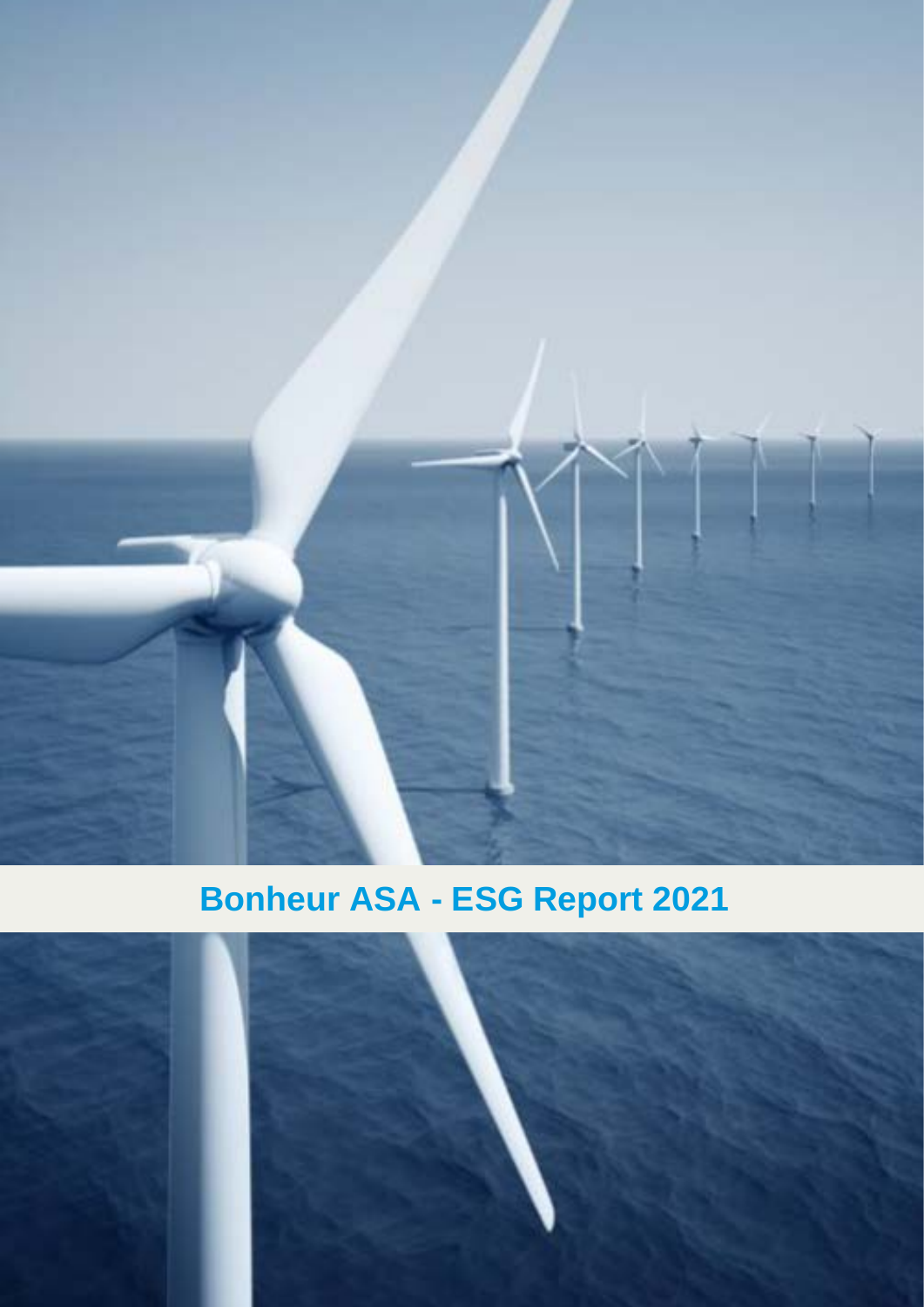# **Table of contents**

| Task Force on Climate-Related Financial Disclosures (TCFD)5 |  |
|-------------------------------------------------------------|--|
|                                                             |  |
|                                                             |  |
|                                                             |  |
|                                                             |  |
|                                                             |  |
|                                                             |  |
|                                                             |  |
|                                                             |  |
|                                                             |  |
|                                                             |  |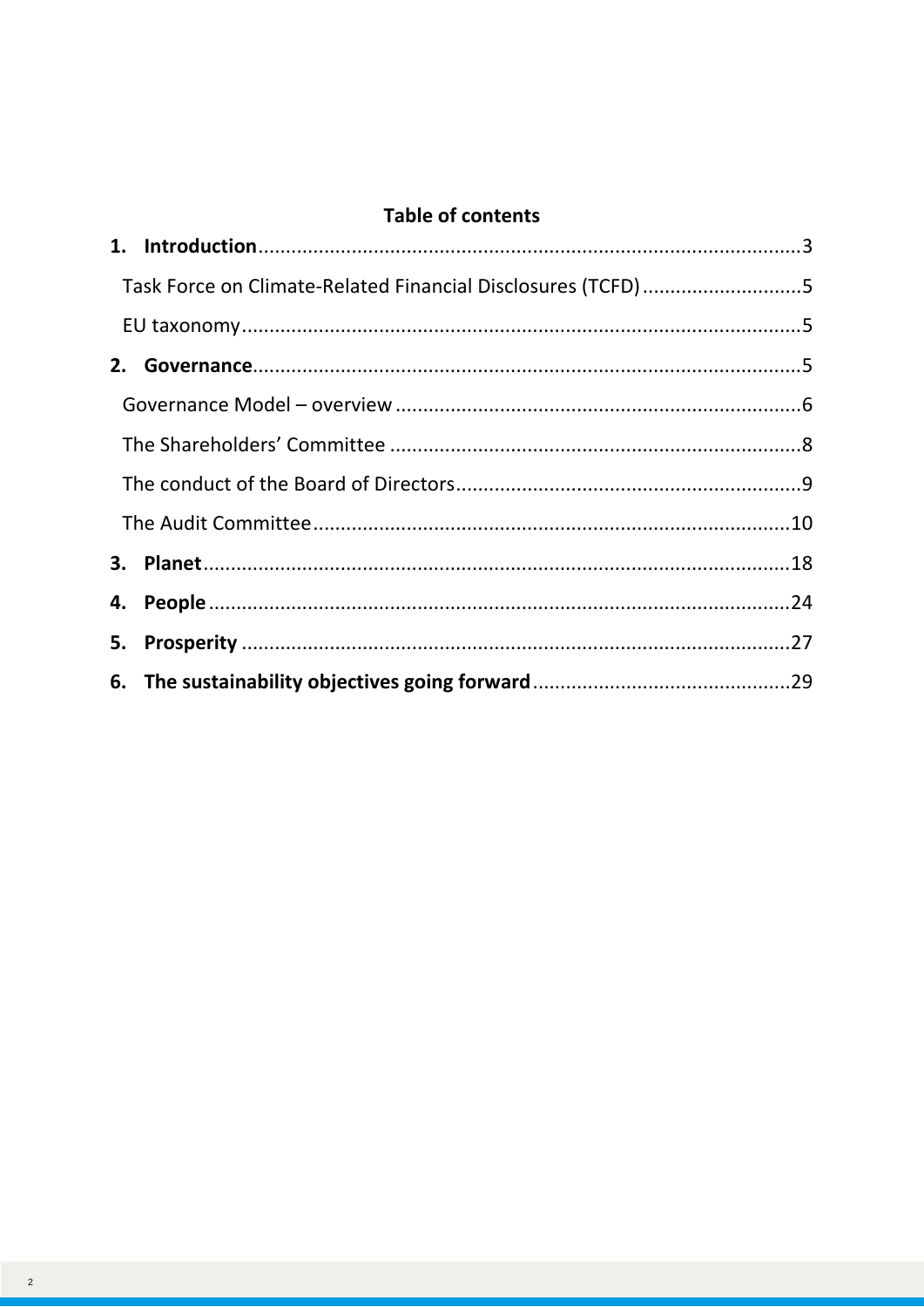## <span id="page-2-0"></span>**1. Introduction**

Bonheur ASA (the "Company") is domiciled in Norway with its head office in Oslo and is listed on the Oslo Stock Exchange. The Company was established in 1897 and has been stock listed since 1920. Today, the Company invests in several business areas. Initially the Company's activities were only in the shipping industry. This included both cargo and passenger services before expanding into ship building and aviation and later contributing to the development of the offshore energy sector in Norway, e.g., through activities in both the yard industry and within offshore drilling. More recently, the Company has focused its energy sector investments in renewable energy and has developed a strong eco-system of renewable energy related companies. Bonheur's first renewable energy investment was made in 1996 and today, through subsidiaries, it owns a substantial portfolio of both operating wind farms and development projects mainly located in Scandinavia, Ireland and the United Kingdom. Capitalizing on its vast experience from diversified marine operation and renewable energy, Bonheur's activities have expanded further into the offshore wind service industry where it provides transportation, installation and maintenance services related to offshore wind turbines. Its latest business development is in floating offshore wind and floating offshore solar.

Bonheur has a strong commitment towards integrating sustainability and social responsibility into its businesses, as this forms the base of a sound long-term business model and supports the decarbonisation of society and minimising the environmental footprint in all our activities.

The Company was a pioneer in recognising the need to develop renewable energy sources and has over the last 25 years established numerous companies in the renewable energy sector, covering the entire value chain from developing to constructing and operating onshore windfarms as well as installation and service of both onshore and offshore windfarms. This progress continues through further improvement of the existing operations, development of new technologies and new investments with strong focus on long-term sustainability with examples like moving into construction and operation of offshore wind and development of floating solar projects, innovative fabrication solutions as well as other new technologies.

The Company also focuses on high integrity and ethical standards and is committed to comply with all applicable laws, rules, and regulations. This is reflected into the respective companies' Codes of Conduct, and all employees and suppliers are obliged, at all times, to behave and conduct their business strictly in accordance with the principles of such codes. It is equally rooted within the Group of companies that an active and sound corporate governance environment is essential to delivering a sustainable investment strategy that aligns with the best interests of the shareholders, employees and the society. Social awareness and active engagement with local stakeholders and communities are essential prerequisites for successful investments. Across the business segments of the Company there is a strong commitment towards engaging with local businesses, suppliers, and service providers to ascertain that the activities performed also extend to their benefit. It is part of the inherent operating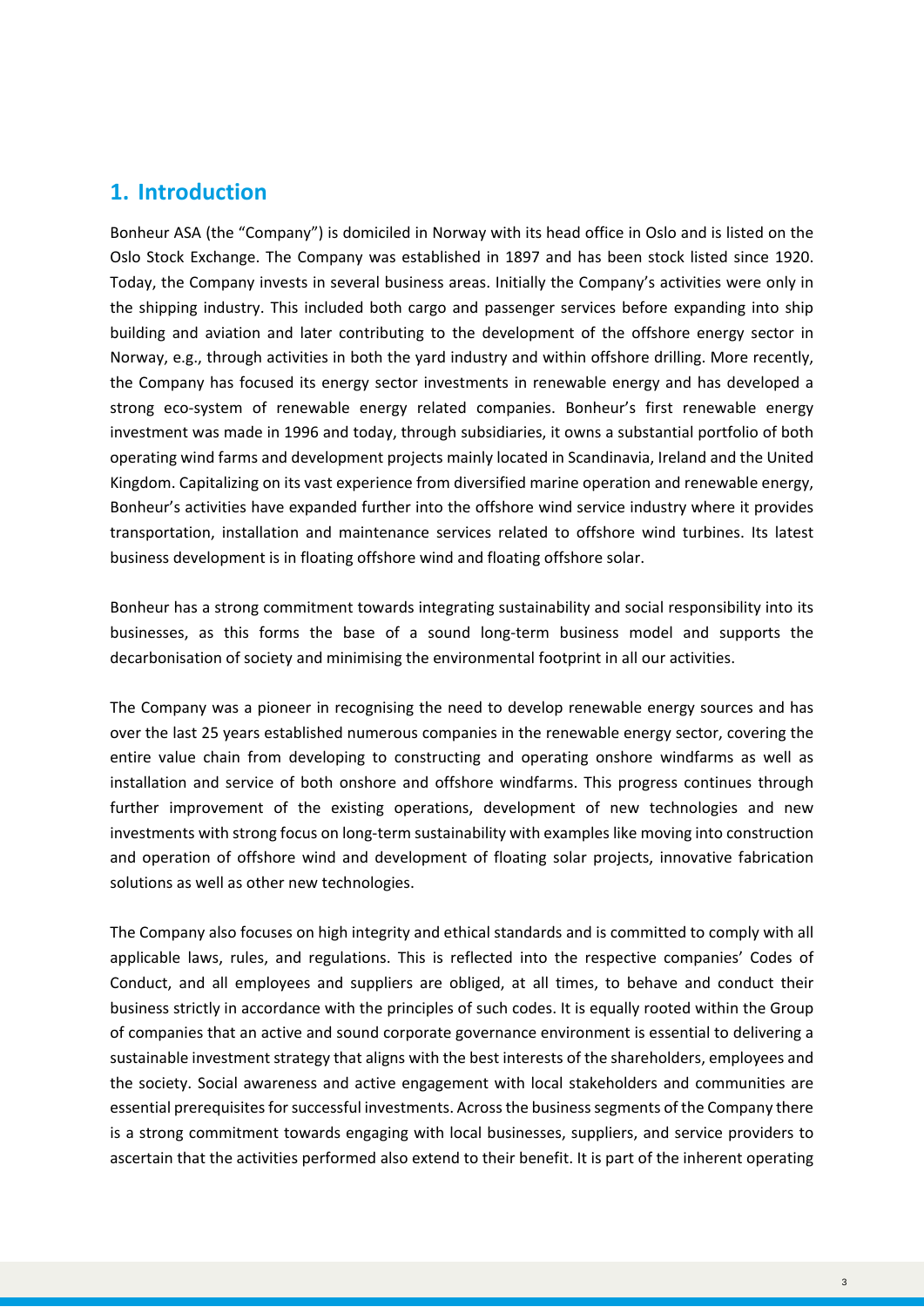philosophy to focus on training and employing people from the local communities where practically possible and to ensure good working conditions, honouring labour rights and promoting diversity.

Given the importance of ESG, during 2021 the main operating subsidiaries of the Company have further strengthened and enhanced their ESG reports. This report should be read in conjunction with the Board of Directors report and vice versa.

The structure of the ESG report, is firstly to describe how the Company is governed with the importance of transparency in the corporate governance, with the composition and independence of both the Shareholders Committee and the Board of Directors and with internal control in general. Secondly, the ESG report describes the environmental aspects showing that the Group of companies consolidated has a significantly positive  $CO<sub>2</sub>$  footprint resulting from the direct contribution from the wind farms and the indirect contribution from the Wind Service segment which are actively involved in transport, installation and service of wind turbines. Furthermore, the report elaborates on the Green Finance Framework which was established by the Company in 2020. Thirdly, the ESG report describes the human resources aspects of the Group of companies, which strives to provide a good and safe working environment, equal opportunities without any discrimination and compliance to all relevant codes of conduct and anti-corruption policies. And, fourthly, the ESG report describes the kind of local engagements in the countries of operations through employment of local people, taxes paid and the predominantly philanthropical contributions by the Fred. Olsen Social Engagement Group (FOSEG). Looking forward beyond 2022 the ESG report also describes genuine environmental-friendly initiatives like offshore wind and floating solar, in addition to the continuous work of reducing  $CO<sub>2</sub>$  emission in our operations.

Further information may also be found on the respective operating subsidiaries webpages: [www.fredolsenrenewables.com](https://fredolsenrenewables.com/media/ag0dssx3/for-esg-report-2021.pdf) [www.windcarrier.com](https://windcarrier.com/media/ijkjjly0/esg-report-final-signed-for-website.pdf) [www.globalwindservice.com](https://globalwindservice.com/media/s3dal4km/esg-report-2021.pdf) [www.fredolsencruises.com](https://68c8648dbe66747498d1-6027f91c84d2b73bebfc9b6bc4f4a0ac.ssl.cf3.rackcdn.com/60587282db762c35a84ff844/FOCL_ESG_2020_Report_Final.pdf)

The subsidiary companies have identified and prioritised those ESG topics that are considered the most significant to their respective operations through a materiality analysis involving processes with internal interviews and market analyses, in addition to considering relevant ESG standards and the business context of the individual industry in question.

The Group of companies' sustainability reporting takes into account the World Economic Forum's (WEF) Stakeholder Capitalism metrics which were published in September 2020. The metrics are drawn from existing voluntary standards such as the Global Reporting Initiative (GRI), the Sustainability Accounting Standards Board (SASB) and the Task Force on Climate-Related Financial Disclosures (TCFD) and aim to provide a core set of common sustainability metrics, covering the topics of Governance,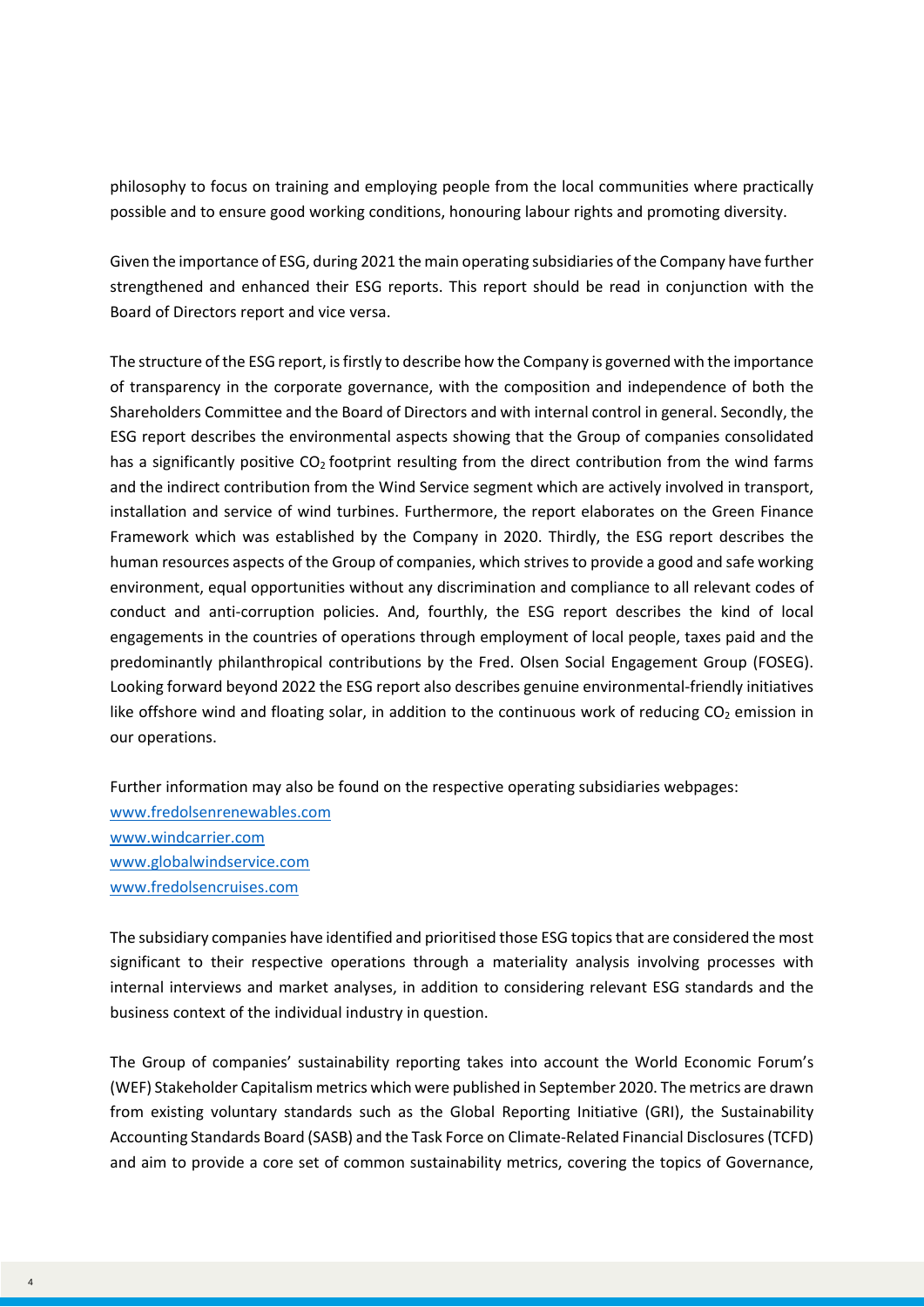Planet, People, and Prosperity. In addition, the Group of companies has a focus on the upcoming implementation of the EU taxonomy.

#### <span id="page-4-0"></span>**Task Force on Climate-Related Financial Disclosures (TCFD)**

With climate change comes both risks and opportunities for all businesses. The Task Force on Climaterelated Financial Disclosures" (TCFD) has developed a framework with recommendations for more effective climate disclosures within four thematic areas: Governance, Strategy, Risk Management and Metric & targets. The overall purpose is to promote and share relevant information for investment, credit, and insurance decisions, and to help companies provide better information to support informed capital allocation. As operations within the Renewable Energy, Wind Service and Other Investments segments in Bonheur support the transition of the world's electricity production into wind power, being a sustainable energy source, our operations are in general reviewed as green, but parts of the activities, like the use of fuel for the shipping related operations, can become more sustainable. The ESG reports from the segments therefore includes several of the TCFD recommendations. The actions taken involve the identification and initial definition of the company's management and strategy regarding climate change, as well as the risks and opportunities that they bring. Subsidiaries of the Company sets reduction targets for their key environmental aspects.

#### <span id="page-4-1"></span>**EU taxonomy**

The EU taxonomy is a classification system for environmentally sustainable economic activities. The Taxonomy Regulation establishes six environmental objectives: climate change mitigation, climate change adaptation, sustainable use and protection of water and marine resources, the transition to a circular economy, waste prevention and recycling, pollution prevention and control, and protection of healthy ecosystems. The Group of companies plans to conduct a business activities review in 2022 in line with the EU Taxonomy. These activities will be reflected in the next annual ESG report.

# <span id="page-4-2"></span>**2. Governance**

The Company remains focused on continuously developing its established principles on good corporate governance.

Private Fred. Olsen-related interests hold a total of 51.8% of the Company's shares. The day-to-day management of the Company is performed by Fred. Olsen & Co (FOCO), a management company of which Anette Sofie Olsen is the sole proprietor.

The governance structure surrounding the Company has through decades proved to be both successful and resilient. In order to ensure that within this governance structure decisions are taken in the best interest of all shareholders, the Company has over time implemented various measures and systems to enhance and safeguard equal treatment of all shareholders and equally correct handling of potential conflicts of interest, i.e.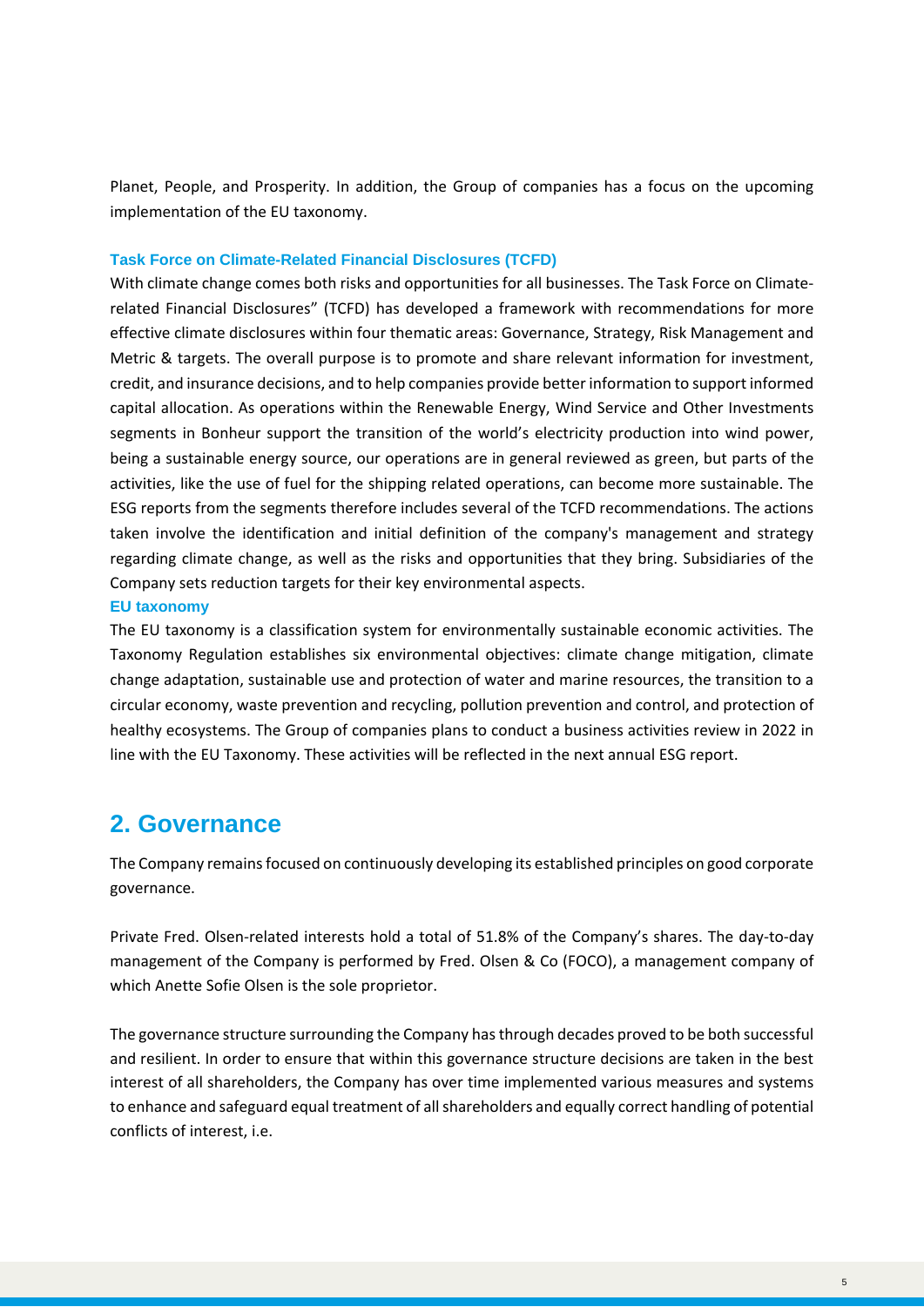- Four Directors out of six, i.e., the majority of the Board of Directors of the Company, are independent of both the Company's main shareholders and of FOCO.
- The guidelines to the Board of Directors addresses i.a. questions on potential conflict of interest, and policies for reporting on and handling potential conflict of interests are in place.
- The Shareholders' Committee has a supervisory function relative to both conduct of the Board and that of FOCO and elects the Board Directors to the Company. All members of the Shareholders' Committee are both independent of the Company's main shareholders and of FOCO.
- The Shareholders' Committee has placed special emphasis on and have guidelines particularly addressing issues on potential conflicts of interest.
- The Board of Directors continuously monitors and evaluates the performance of the management services provided by FOCO. In addition, the Audit Committee on a quarterly basis reviews related party businesses.
- The Shareholders' Committee provide recommendations to the Board of Directors on compensation to FOCO for its managerial services, and the underlying parameters for such recommendations are subject to regular benchmarking and review.
- The Auditor of the Company, KPMG, performs audit and reporting procedures on related party transactions which are reported both to the Board of Directors and the Shareholders` Committee.
- The Company's corporate governance practice is adapted to the recommendations set out in the Norwegian Code of Practice for Corporate Governance ("NUES"), as published in the latest revised version of 14 October 2021:



#### <span id="page-5-0"></span>**Governance Model – overview**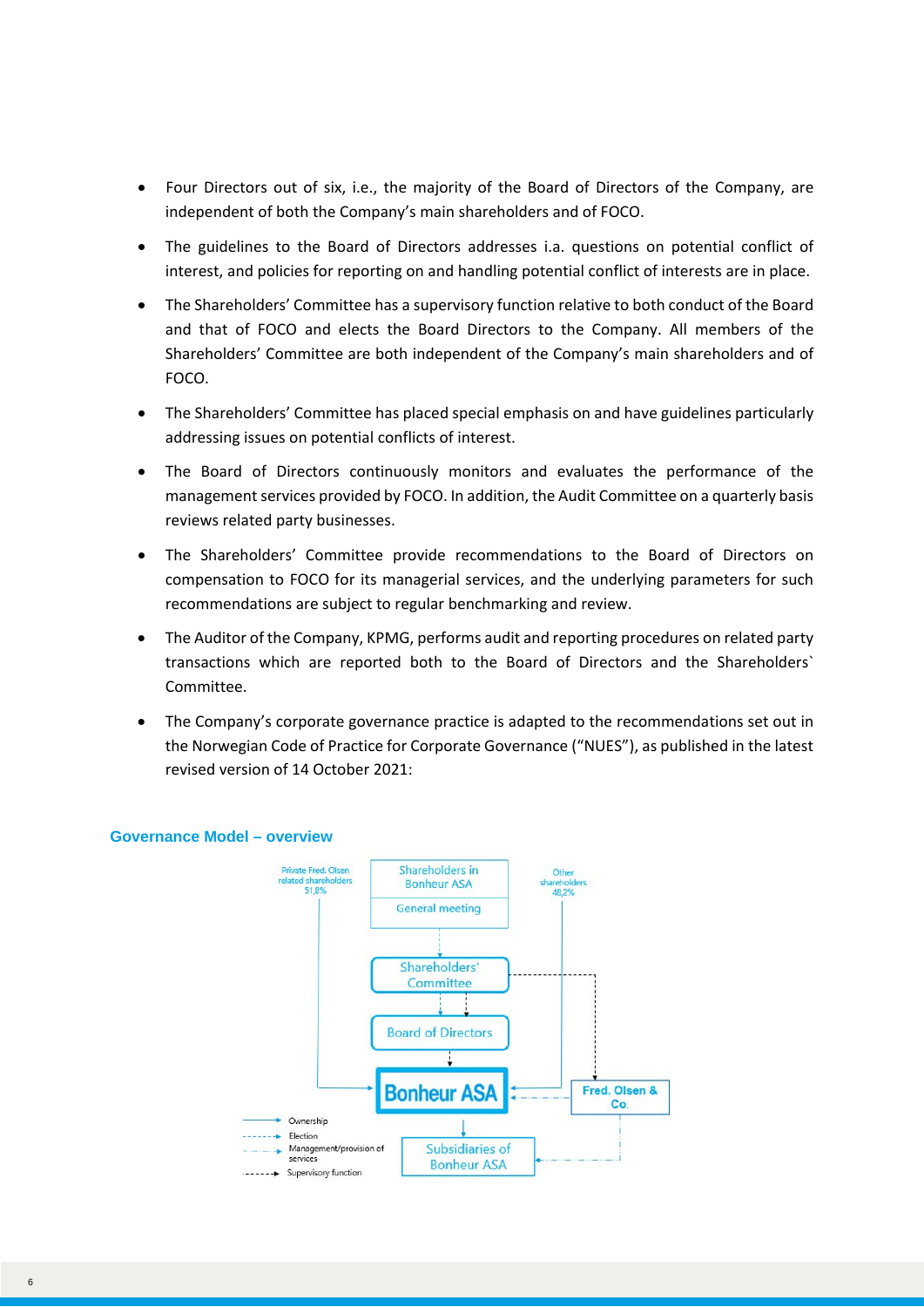#### **More particular on Corporate Governance**

The Company is focusing on continuously refining its governance framework in recognition of this being a contributor towards creating long term added value as well as delivering the responsibilities owed to society.

Significant parameters in this process are transparency, integrity and responsibility. These basic parameters also reflect the Company's value base, while they also serve as overriding ethical guidelines governing the Company's responsibility towards society as well as the Company's conduct in general.

Transparency points to confidence in procedures and decision makings and the way in which the various activities of the Company are executed. In this connection, the Company's policy on information is essential. Integrity is the resulting effect of the norms that characterize the Company, and which assist in securing a proper conduct of the Company's affairs. Responsibility relates to clarity on consequences of acts or omissions.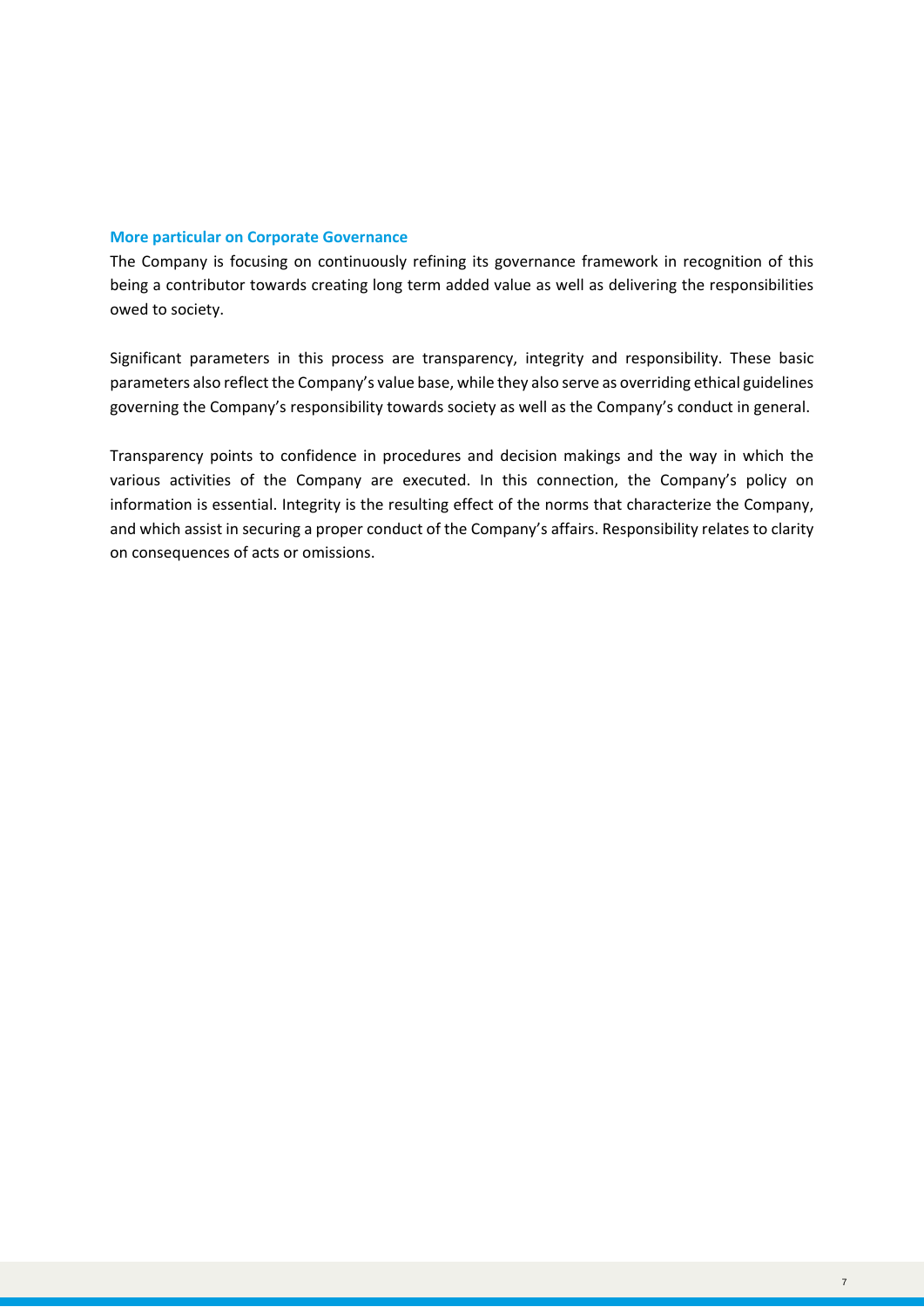#### <span id="page-7-0"></span>**The Shareholders' Committee**

The supervisory function of the Shareholders' Committee constitutes an integral element of the Company's Corporate Governance. It follows from the Company's Articles of Association that the Shareholders' Committee is responsible for exercising a supervisory function relative to the administration of the Company by the Board and by Fred. Olsen & Co (FOCO). The way in which the Shareholders' Committee execute these duties is adapted to NUES and equally follows established guidelines as calibrated with the corporate structure that the Company is part of. These guidelines i.a. address questions on potential conflicts of interest. The Shareholders' Committee is attending to the Company's annual accounts and expresses its view thereon to the Annual General Meeting, hereunder on the Board's proposals on dividends. The Shareholders' Committee elect members to the Board following its own nomination procedure, propose appointment of the Auditor and provide recommendation to the Board on compensation and possible bonus to FOCO for its day-to-day management of the Company.

The Shareholders' Committee consists of the following persons: Christian Fredrik Michelet (Chairman), Einar Harboe (Deputy Chairman), Ole Kristian Aabø-Evensen, Bård Mikkelsen and Jørgen Heje. At the Annual General Meeting in May 2021, Christian Fredrik Michelet (Chairman) and Ole Kristian Aabø-Evensen were re-elected as member of the Shareholders' Committee.

#### **Equity**

The equity of the Company is addressed in parent company note 8. The Board consider that the current equity level is satisfactory considering the Company's financial position relative to strategy and risk profile.

The Company has no current authority to increase its share capital. To the extent proposals will be made to a General Meeting on authority to increase the share capital, caution will be exercised relative to the principle of preference for existing Shareholders on subscription for new shares. In the event the Board of the Company should request a General Meeting for authority to increase the share capital or acquire treasury shares, such authority will in any event only be requested for a period of time limited to the next ordinary Annual General Meeting.

#### **Dividend**

When considering dividend payments, the Company takes into account the development of the Company' results together with the prevailing investment plans and the Company's financial position in general. Specific situations may arise where it would be in the interest of the Shareholders that dividend payments are not recommended or - otherwise, that extraordinary dividend payments are recommended. Dividend payments are considered by the Board, which then resolves on proposals to the General Meeting subsequent to the Shareholders' Committee having addressed this issue and expressed its view.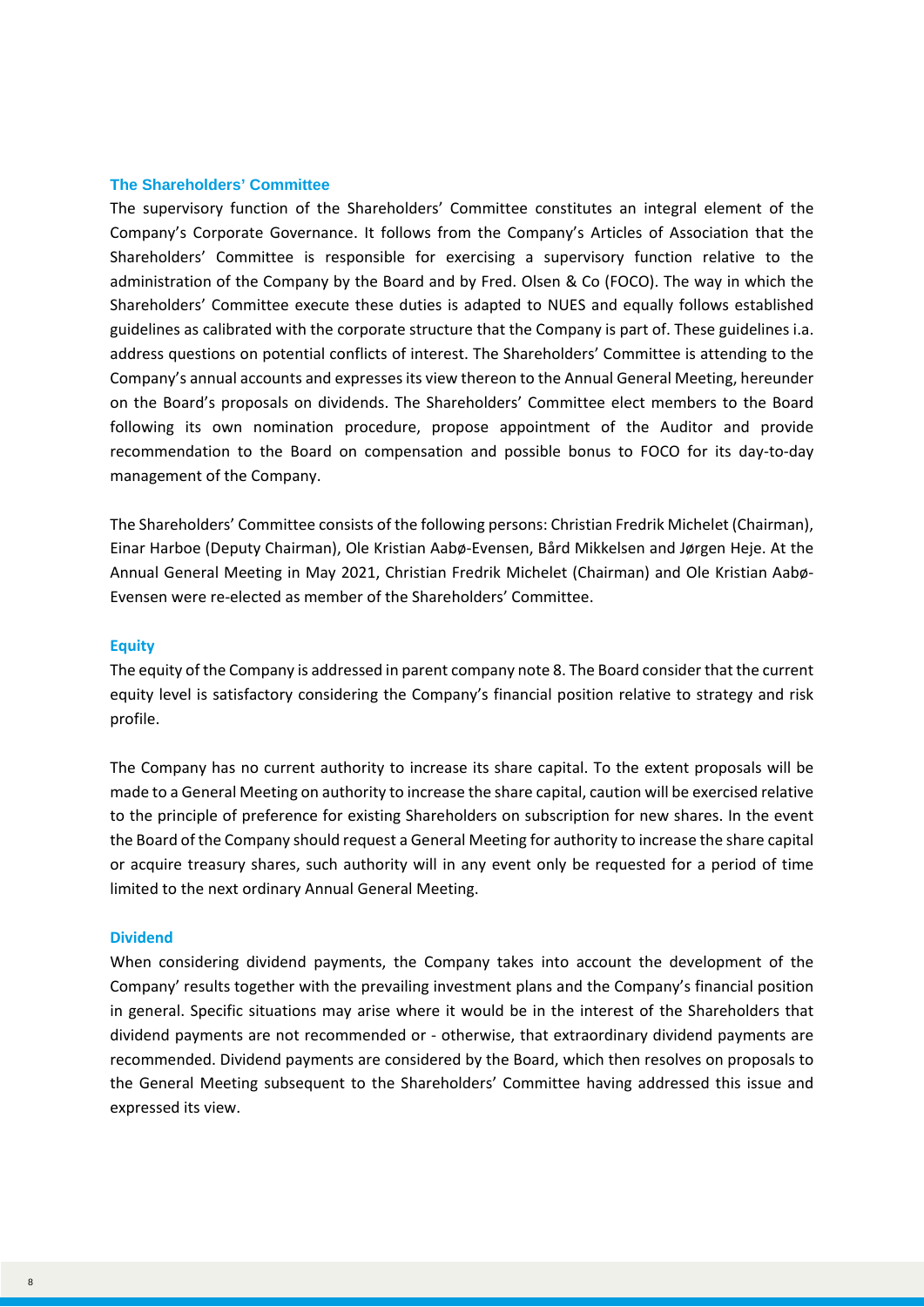#### **Equal treatment of Shareholders**

The Company only has one class of shares, and each share equals one vote. The Company emphasizes the principle of equal treatment of all Shareholders.

#### **Freely negotiable shares**

The Company's shares are traded as freely negotiable.

#### **Annual General Meetings**

The Company's Annual General Meeting is normally held in May each year under the conduct of the Chairman of the Shareholders' Committee paying due attention to NUES.

The summons, together with the appurtenant case papers, is distributed in lawful and ample time in advance of the General Meeting. Shareholders who are prevented from participating may vote by way of proxy. The Shareholders' Committee, the Board and the Company's auditor are all represented at the Annual General Meetings. The Annual General Meeting i.a. elect members to the Shareholders' Committee.

#### **Nomination committee**

The Company has no separate nomination committee. However, it follows from the Articles of Association that the Shareholders' Committee elects' members to the Board and, as also set out above, does so in accordance with its own nomination procedure.

#### **Corporate Assembly and Board of Directors – composition and independence**

The Company does not have a Corporate Assembly. A supervisory function similar to that of a Corporate Assembly, is exercised by the Shareholders' Committee.

#### <span id="page-8-0"></span>**The conduct of the Board of Directors**

The ultimate administration of the Company's business, which implies securing that the Company's business conduct is in line with the basic values of the Company, rests with the Board. The Board at present consists of six Directors, who are each elected for a two-year period. In addition to exercising the authorities on decision-making and control functions, the Board focuses on development of the Company's strategy. FOCO is placing emphasis on providing the Board with information on which the Directors can adequately discharge their duties. All matters considered of material importance to the Company are placed before the Board. This i.a. comprises considering and approving quarterly and annual accounts, significant investment issues (hereunder acquisitions and divestments) and overall strategies. The composition of the Board reflects a broad level of competence.

The Company has not been engaged in transactions with its Shareholders, Board members, FOCO in its managerial capacity, or anyone related to these, except from what follows from the Group of companies' note 26 to the respective Annual Accounts or as may otherwise have been reported in separate announcements to the Oslo Stock Exchange. A guideline for the Board regulates the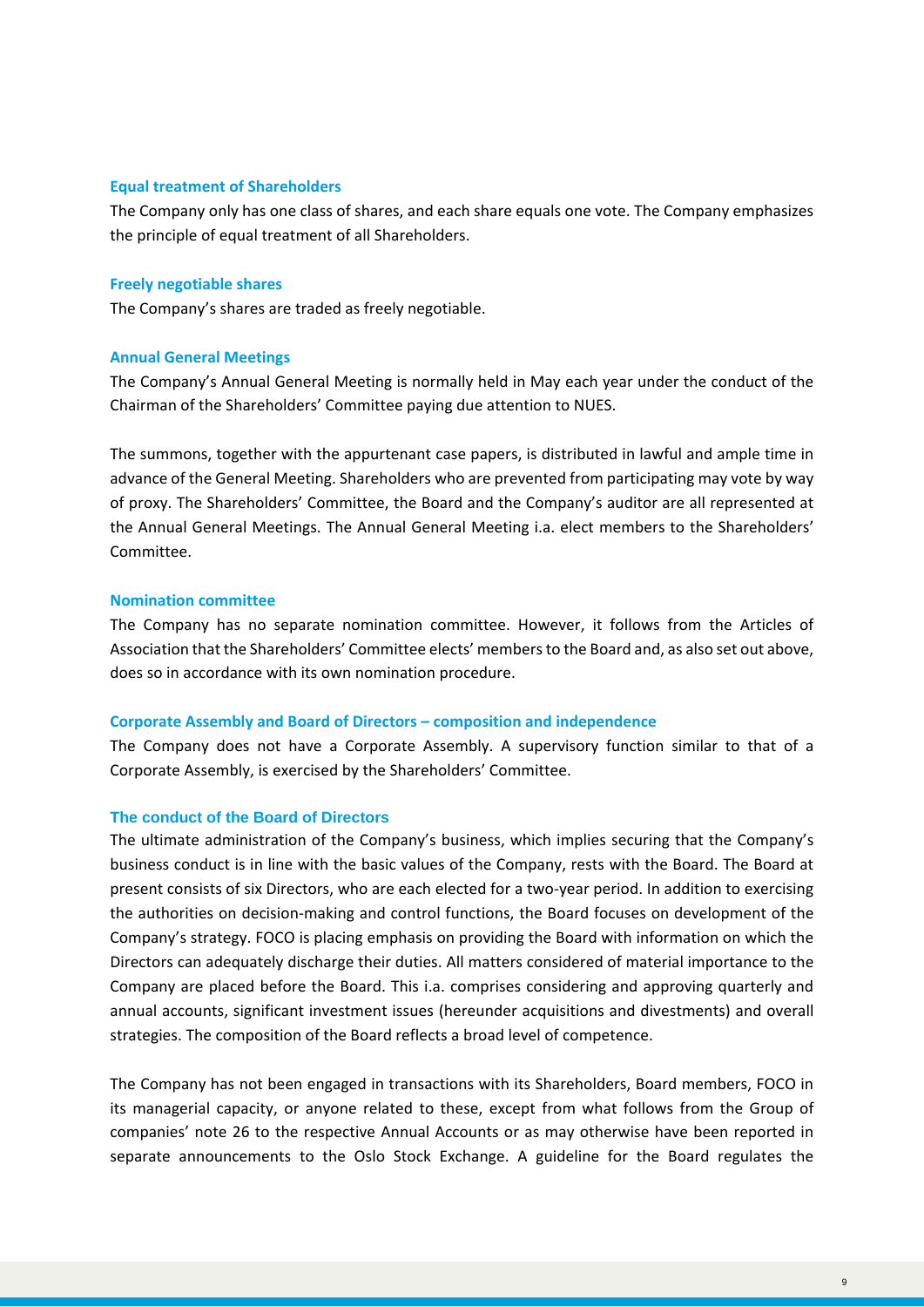documentation of related party transactions including procedures for contractual relationship between such parties and the deployment of independent transfer pricing benchmarking.

The Company has the following Board Members:

Fred. Olsen, Chairman, Carol Bell, Bente Hagem, Jannicke Hilland, Nicholas(Nick) A. Emery and Andreas Mellbye.

All Board members participate regularly in the Company's board meetings. Absence is exceptional and always distinctly justified. In 2021, 10 board meetings were conducted with full participation from all board members.

The Board members Carol Bell, Bente Hagem, Jannicke Hilland and Andreas Mellbye are independent FOCO and of the Company's main shareholders.

The board evaluates its work and competence annually.

In Note 7 to the Group of companies' accounts information on compensation to the Board is provided. The compensation to the Board is not depending on results and neither have the Directors been granted any options. The Company has support for identifying and holding liability insurances also for directors and officers.

#### <span id="page-9-0"></span>**The Audit Committee**

In its capacity as a preparatory and advisory working committee for the Company's Board, the Audit Committee - consisting of the Board Members Carol Bell and Nick Emery - review the financial reporting process, the system of internal control and management of financial risks, the auditing process and the Company's process for monitoring compliance with laws and regulations. In performing these duties, the Audit Committee maintains effective working relationships with the Company's Board, FOCO and the Company's Auditor.

#### **Risk management and internal control**

The Group of companies' risk management, as developed within each of the business segments, are designed to ensure that risk evaluation is a fundamental aspect of all business activities. Continuous evaluation of exposure to risk is essential to identifying and assessing risks at all levels.

The Group of companies' risk management policies work to identify, evaluate and manage risk factors that affect the performance of the various business activities in which the Company is invested. As such, continuous and systematic processes are deployed to mitigate potential damages and losses and to capitalize on business opportunities. These policies contribute to the success of both long and shortterm strategies.

Risk management is based on the principle that risk evaluation extends to all business activities. The individual business segments within the Group of companies have procedures for identifying,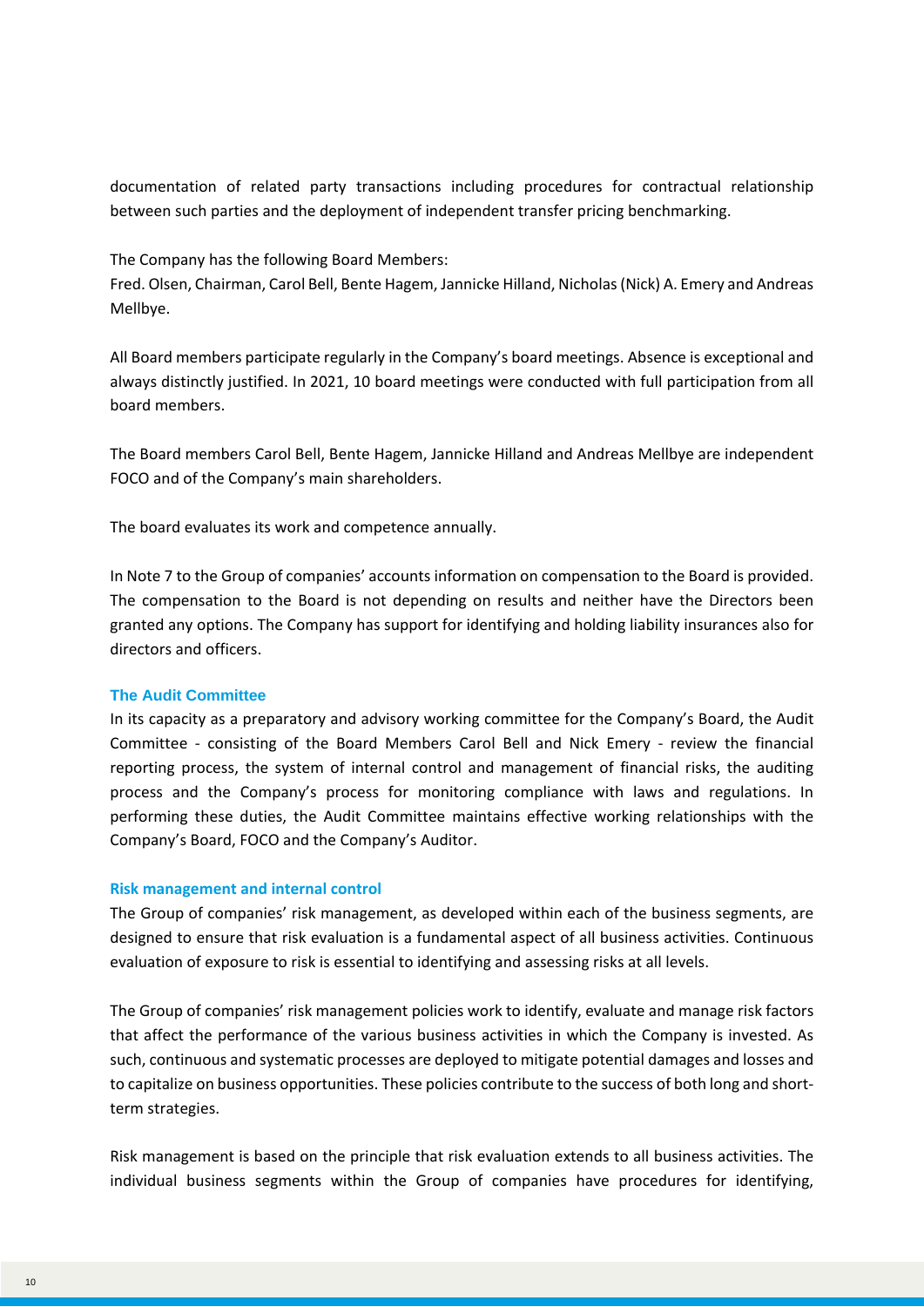assessing, managing and monitoring primary risk exposures. As part of cash management policy, the Group of companies may individually deploy derivative instruments, such as interest rate swaps and currency contracts in order to reduce exposures.

The Group of companies' risk management and internal control procedures are reviewed by the Audit Committee in accordance with its charter. The operational risk management and internal control are carried out within each business segment in accordance with the nature of the operations and the governing legislation in the relevant jurisdictions. Financial risk management related to foreign exchange, interest rate management and short-term investments is handled in accordance with established policies and procedures.

The Company does not operate a distinct formal internal audit function as part of its internal control system, but the Company interacts closely with KPMG to ensure that risks and controls are monitored. As a result of representation at board level in subsidiaries by managerial personnel of FOCO, the Company is able to follow developments appropriately within the operational subsidiaries, focus on business performance, market conditions, the competitive environment and identify strategic issues. The appropriate information flow from board meetings in such subsidiaries provide a solid contributor for the Company's assessment of its overall financial and operational risks.

#### **Board remuneration**

Board remuneration reflects the Board's responsibility, expertise, time spent, and the complexity of the business. The remuneration does not depend on the Company's financial performance. There are no option programs for any Board Member. The Annual General Meeting determines the remuneration to the Board Members. Additional information on remuneration paid to Board members for 2021 is presented in note 7 to the consolidated accounts.

#### **Compensation for the day-to-day management of the Company**

As an integral part of FOCO's day-to-day management of the Company the sole proprietor of FOCO, Anette S. Olsen, holds the position as Managing Director of the Company. The compensation to FOCO for these managerial services (comparable with management remuneration) follows under the Group of companies' note 7. As the Company has no employees it equally has no stock option programs.

#### **Information and communications**

Emphasis is placed on conducting a policy on information which aims at providing the market with relevant and timely information in a way that supports the principle of equal treatment of all of the Company's shareholders. The Company provides presentations to shareholders and analysts in connection with announcement of the quarterly results. During 2021 the quarterly presentations have been conducted by means of webcasts. Annual and quarterly reports, together with the aforementioned presentations, are made available on the Company's web site, www.bonheur.no. The Company has a preparedness on information for situations of an extraordinary character.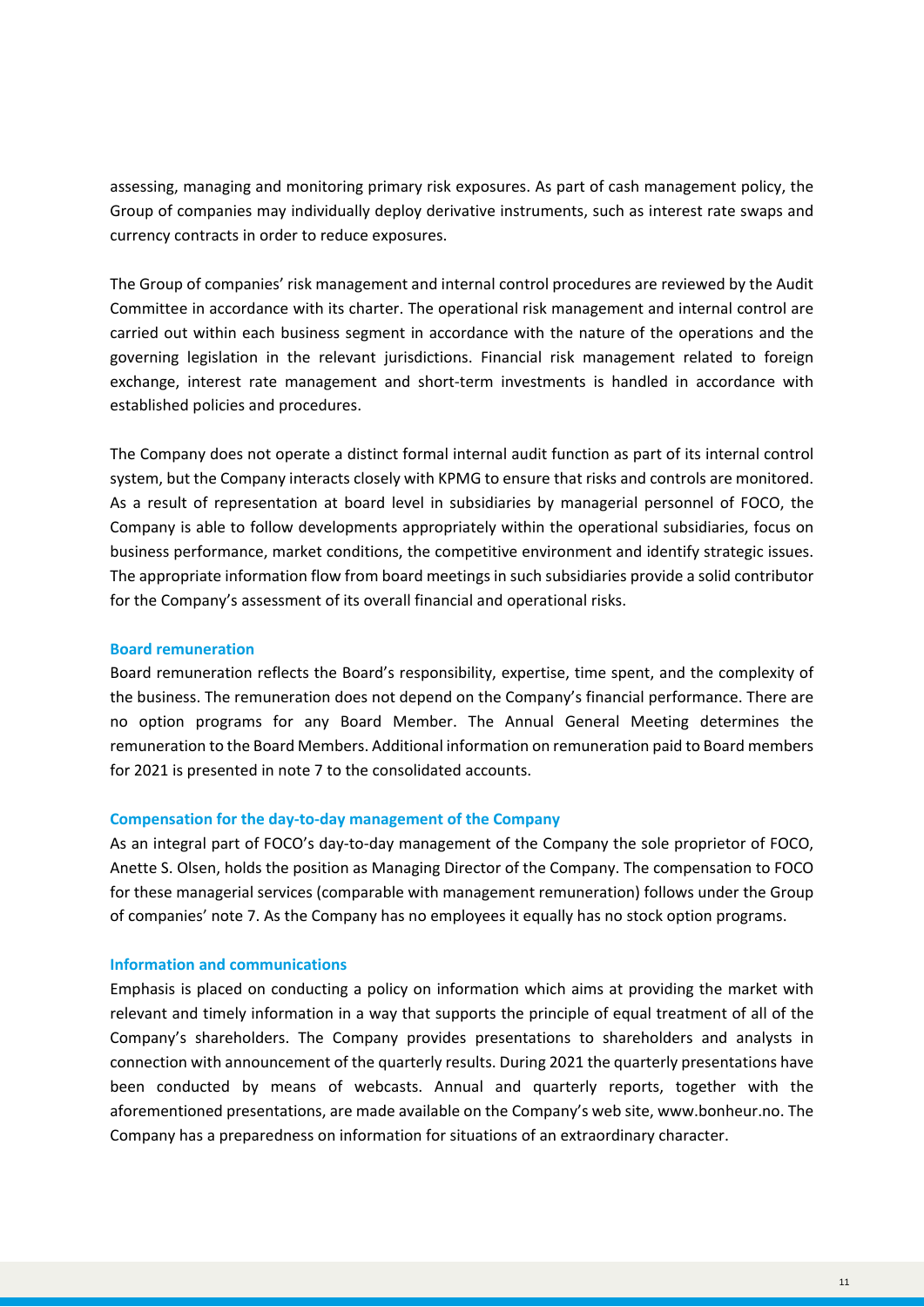#### **Take overs**

Privately Fred. Olsen-related companies hold a total of 51.8 percent of the Company's shares. Considering the corporate structure of which the Company forms part, the Company considers that the takeover guidelines recommendation in NUES is currently not relevant.

#### **Auditor**

The Company's Auditor is annually providing an activity plan for the audit of the Company. As part of the established routines within the Company on Corporate Governance the Auditor is conducting presentations to the Audit Committee and the Shareholders' Committee on the auditing carried out and the Auditor is hereunder addressing the Company's risks, internal control and quality on reporting. The Auditor is conducting a similar presentation to the Board in connection with the Board considering the Annual Accounts.

In connection with the Auditor's report, the Auditor also provides an affirmation on independency and objectivity. The Auditor participates at the Annual General Meeting. The Board is satisfied that FOCO on behalf of the Company and at its sound discretion, when considered both generally and specifically serviceable, may deploy the Auditor for services beyond the statutory auditing. In connection with the issue on compensation to the Auditor, it must and will however always be identified how such compensation is split between statutory auditing on the one side and other services on the other. The Board has established a guideline for pre-approval of non-audit services by the Board prior to such services being undertaken by the Auditor.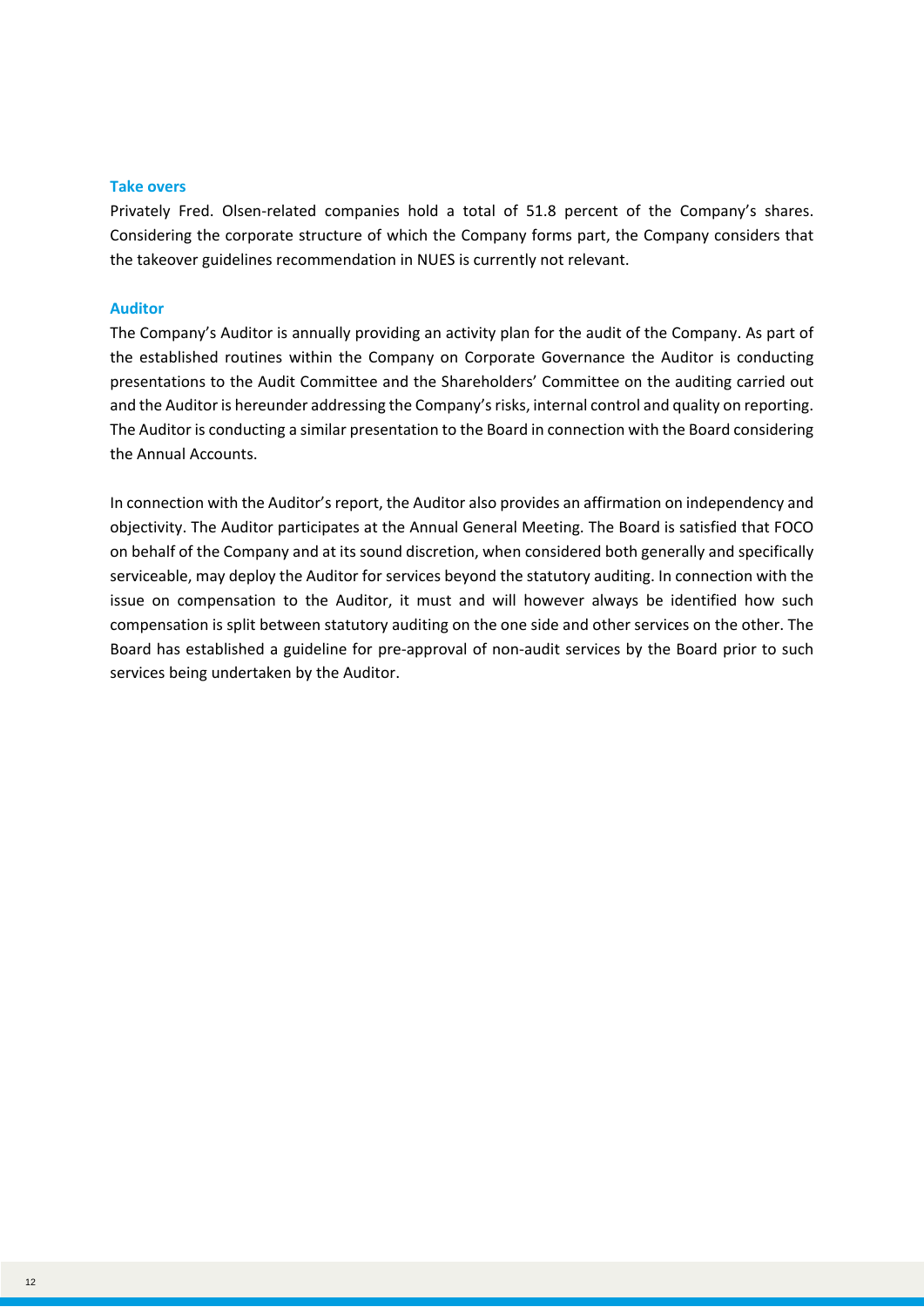#### **CV for the Board members, Shareholders' Committee and the Managing Director**

#### **Board of Directors:**



**Fred. Olsen** (1929), Chairman. Mr. Fred. Olsen was the proprietor of Fred. Olsen & Co. from 1955 till 1994 and has been chairman of the Board since 1955. He is an Honorary Doctor of the University of Heriot Watt, also of the Queen's University Belfast, a Fellow of the Royal Institution of Naval Architects and further holds the titles of Industry Pioneer from the Offshore Energy Center Hall of Fame in Galveston, Texas and the Institutium Canarium's Dominik Wölfel Medal, Vienna. He was chairman of the Aker Group from 1957 to 1975 and from 1977 to 1981, chairman of Timex Corporation from 1980 to 2002 and of Harland & Wolff, Belfast from 1989 to 2001. He co- founded and was later chairman of the Norwegian Oil Consortium AS (NOCO), 1965-1983, and was a board member of SAGA Petroleum AS from 1972 to 1983. He was further chairman of Widerøe's Flyveselskap AS, 1970-1983. Mr. Fred. Olsen pioneered within tanker developments, rig developments (Aker H3 drilling design), watch developments and he headed the transition of the Aker yards from shipbuilding into offshore. Mr. Olsen is a Norwegian citizen and resides in Oslo, Norway.



**Carol Bell** (1958) joined the board in 2014. She holds an MA in Natural Sciences from the University of Cambridge and a PhD in Archaeology from University College London. Since 2000, after having worked within the oil and gas industry and investment banking (with JP Morgan and Chase Manhattan), she has divided her time between a range of activities, notably being nonexecutive director in the energy sector, conducting academic research and as a charity trustee. She currently sits on the boards of Tharisa plc and BlackRock Energy and Resources Income Trust plc. She has also served on the boards of TransGlobe Energy, Ophir Energy plc, PGS ASA, Salamander Energy plc., Hardy Oil & Gas plc., Revus Energy ASA, Det norske oljeselskap ASA and Caracal Energy Inc. She is also a Director of the Development Bank of Wales and the Football Association of Wales and a founder Director of Chapter Zero, which engages with non-executive directors on climate risk.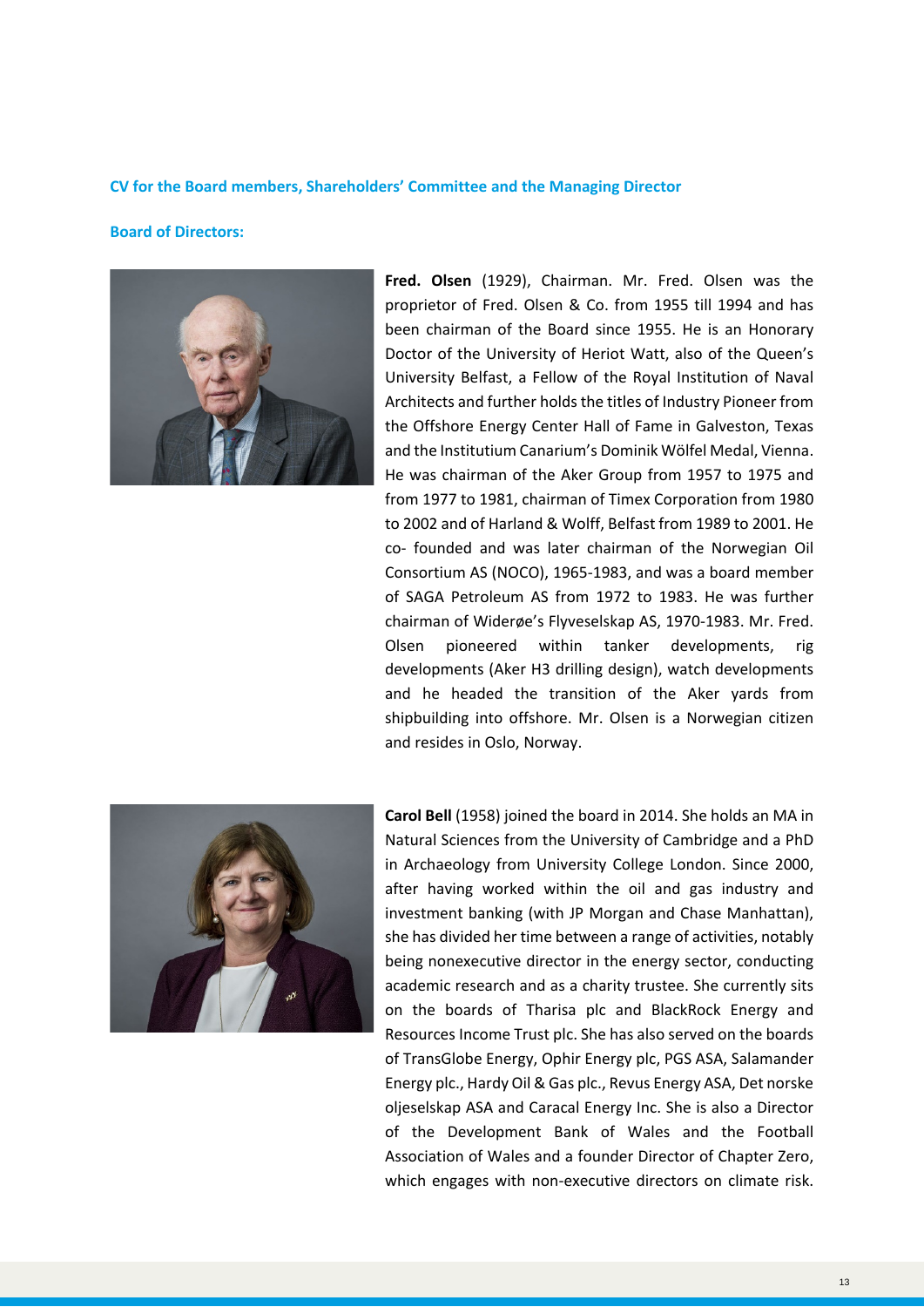She is a Trustee of the National Museum of Wales, Research England and Museum of London Archaeology. Dr. Bell is a British citizen and resides in London and Cardiff.



**Bente Hagem** (1953) joined the board in 2020. She holds a master's degree in Economics and Agriculture from the University of Life Sciences in Norway. In the nineties she held different positions as a vice president in Equinor. In 2001 she started working as an executive vice president in Statnett, the Norwegian system operator (TSO), responsible for European/Nordic market design, trading agreements for cables, tariffication, and settlement of the wholesale market. She was also a CFO of Statnett for a period. From 2013-2019 she was a chair and vice chair of the board of ENTSO-E (an

association for 43 TSOs in Brussels) and chair and member of the Board of Nord Pool Spot from 2008- 2014. She was a co-chair of the Market Coupling project delivering one daily auction for electricity in Europe. She has also served on several boards in the energy industry. Bente Hagem is a Norwegian citizen and resides in Oslo.



**Jannicke Hilland** (1967) joined the board in 2020. She holds a PhD in Physics from the University of Bergen, a BSc Honours in Electrical and Electronic Engineering from the University of Manchester Institute of Science and Technology and a study in Strategic Leadership from the Norwegian Business School. Today she is the CEO of Eviny, one of the larger renewable energy companies in Norway. In the period 2008 - 2015 she held different positions in Statoil, among other Head of Gullfaks operations, Vice President of Joint Operations on the Norwegian Continental Shelf and Senior Vice President for

Safety, Security and Emergency Preparedness in the Corporate Executive Committee. In the last position accountable for the Statoil BoD Safety, Security, Sustainability and Ethics Committee. In the period 1998 - 2008 she held different positions in Hydro, amongst others as platform manager on the Troll Field. She is also Member of Board in Nysnø Klimainvesteringer and Energi Norge. Jannicke Hilland is a Norwegian citizen and resides in Bergen.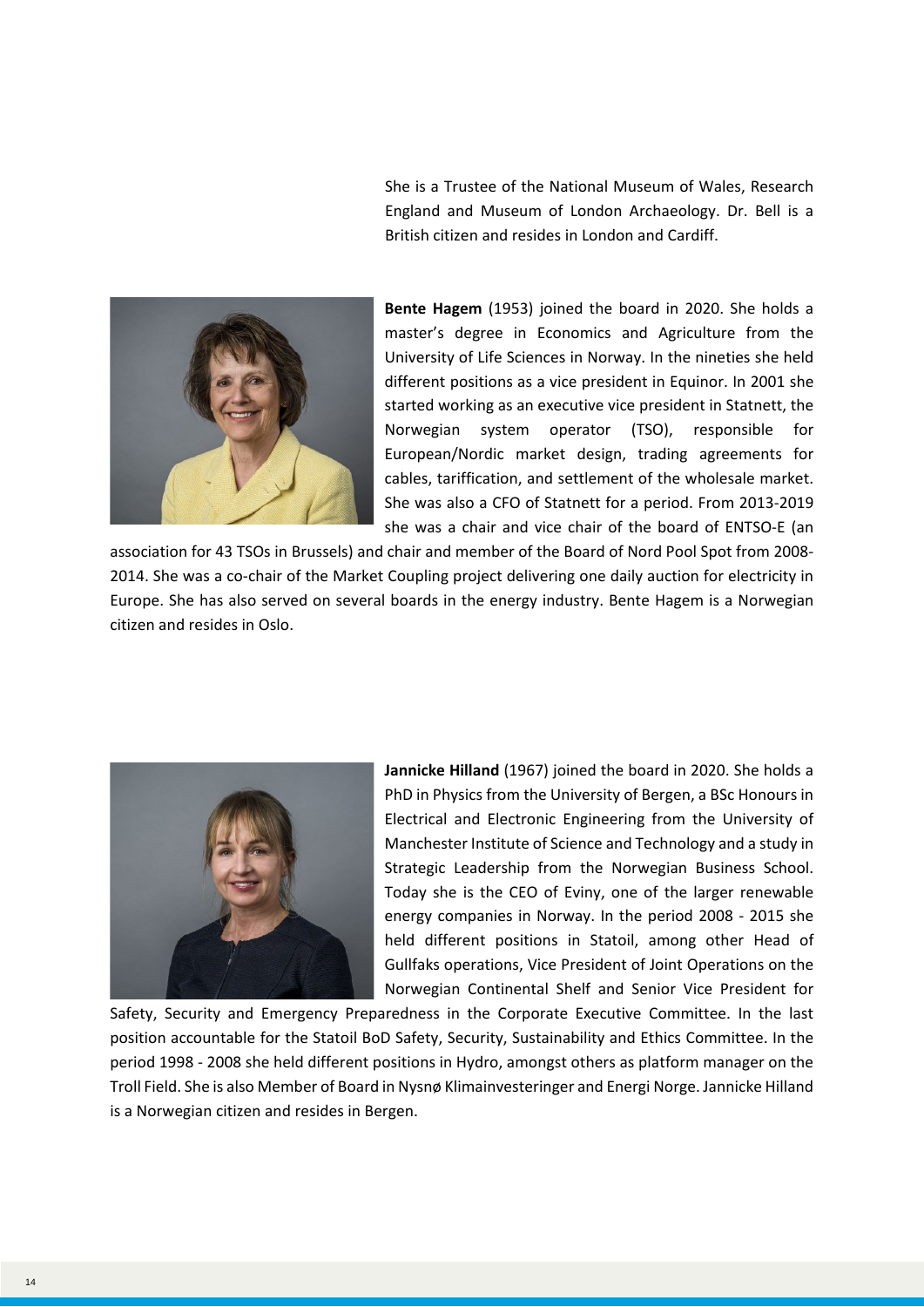

**Nicholas (Nick) A. Emery** (1961) was appointed to the board in 2014. He is a qualified Management Accountant. He has worked in various Fred. Olsen- related companies for over 30 years and until April 2013 was the CEO of Fred. Olsen Renewables AS. As from April 2013 he holds the position of CEO of the privately owned Fred. Olsen Ltd. (UK). He is Chairman of the following Fred. Olsen Limited subsidiaries: The Natural Power Consultants Limited and Zephir Limited. In addition, he is a director of a number of other companies

including Fred. Olsen Travel Limited. Mr Emery is a British Citizen and resides in London and Cornwall, England.



**Andreas Mellbye** (1955) has been a member of the Board since 2001 and before that served as alternate. Mr. Mellbye was trained as an officer in the Norwegian Navy (1975-1977) and later became a candidate in jurisprudence from the University of Oslo in 1983. He became partner of Wiersholm 1989. Before joining Wiersholm he worked in the legal department of Norsk Hydro, including one year on secondment to Legal & Acquisition dep. in Conoco, London. Mr. Mellbye was admitted to the Norwegian Supreme Court in 1995. Besides litigation within company law, Mr. Mellbye specializes in corporate transactions, mergers & acquisitions, securities/stock exchange law. He holds various board and committee positions, including chairman of Martina Hansens Hospital and Lorentzens Skibs AS. Previously Mr. Mellbye was chairman of Pareto Wealth Management and was also member of the previous Securities Law Forum of the Oslo Stock Exchange. Mr. Mellbye is a Norwegian citizen and resides in Bærum, Norway.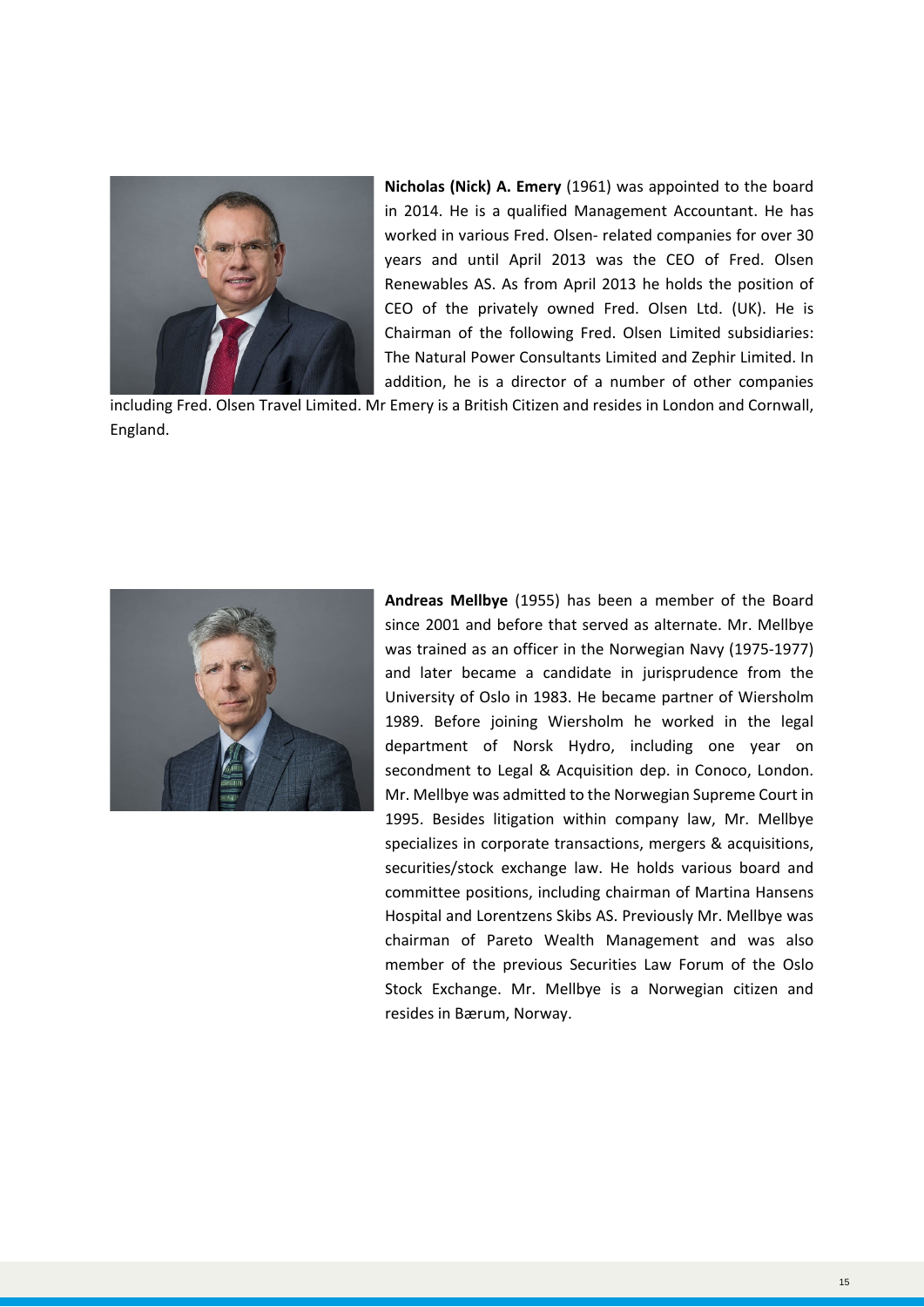#### **Shareholders' Committee:**

**Christian Fredrik Michelet** (1953) has been the chairman of the Shareholders' Committee since 2007. He became a candidate in jurisprudence at the University of Oslo in 1980, and holds an MBA from INSEAD, France in 1981. He has served as lieutenant in the Norwegian Army. He was partner in the law firm Arntzen de Besche from 1985-2015. In the period 1989 – 1992 Mr. Michelet was Vice President in Total Norge AS. He was partner in the law firm Michelet & Co 2015-2018 and is now partner in the law firm Schjødt law from 2019. He is specialized in the petroleum and energy sectors. Mr. Michelet is an advisor on legal and strategic matters to various corporate actors in these sectors, to Norwegian petroleum and energy authorities and to petroleum authorities in countries in several parts of the world on policies, legislation and state contracts. In addition to working with transactions and acting as a litigator, he regularly serves as arbitrator. He is admitted to the Norwegian Supreme Court. Mr. Michelet is a Norwegian citizen and resides in Oslo, Norway.

**Jørgen G. Heje** (1953) has been a member of the Shareholder's Committee since 1988. He has a Lic. Oec. HSG degree from Hochschule St. Gallen Switzerland. Mr. Heje spent several years with Chase Manhattan Bank N. A. in London and Oslo before he held different executive and non-executive positions within the shipping and finance industry. Mr. Heje served as CEO in Eidsiva Rederi ASA and Chairman of Norwegian Car Carriers ASA up until 2010. He has been Chairman, and member of boards and nomination committees in a range of companies and organizations among others: Chase Manhattan Bank (Norge AS), Orkla Finans AS, Nordisk Skibsrederforening, J. B. Ugland Shipping AS, Norwegian Ship-owners Association and a number of ship-owning partnerships. Mr. Heje is Vice-Chairman and co-owner of the Agra Group, a market leading, family-owned industrial company within fast moving consumer goods in the Scandinavian markets. Mr. Heje is a Norwegian citizen and resides in Oslo, Norway.

**Bård Mikkelsen** (1948) joined the Shareholders' Committee in 1997. He is a graduate from the Norwegian Army Military Academy, Norwegian School of Management and INSEAD Executive Programme. He has served as the CEO of Statkraft, the largest utility in Norway and the largest European renewable energy company. Mr. Mikkelsen has also served as the CEO of Oslo Energy Group, Ulstein Group and Wideroe Group. He has previously a.o. also served as a member of the Supervisory Board of E.ON as Chairman of Cermaq, Store Norske Spitsbergen Kulkompani and Vice Chairman of Saferoad. Currently he is a.o. the Chairman of Clean Energy Group, Clean Energy Invest, Multiconsult and Nettpartner. Mr. Mikkelsen is a Norwegian citizen and resides in Bærum, Norway.

**Ole Kristian Aabø-Evensen** (1964) has been a member of the Shareholders Committee since 2017. Mr. Aabø-Evensen was originally trained as a police officer and became later a candidate in jurisprudence from the University of Oslo in 1988. He also received a scholarship from the British Council (1992) and has studied English and International Law at King's College University of London (1992). Mr. Aabø-Evensen is founding partner of the M&A and Capital Markets boutique law firm Aabø-Evensen & Co (2002-). Before establishing Aabø-Evensen, he was partner and head of M&A and corporate legal services at KPMG in Norway (1995-2002), an associated partner with the de Besche & Co (now Arntzen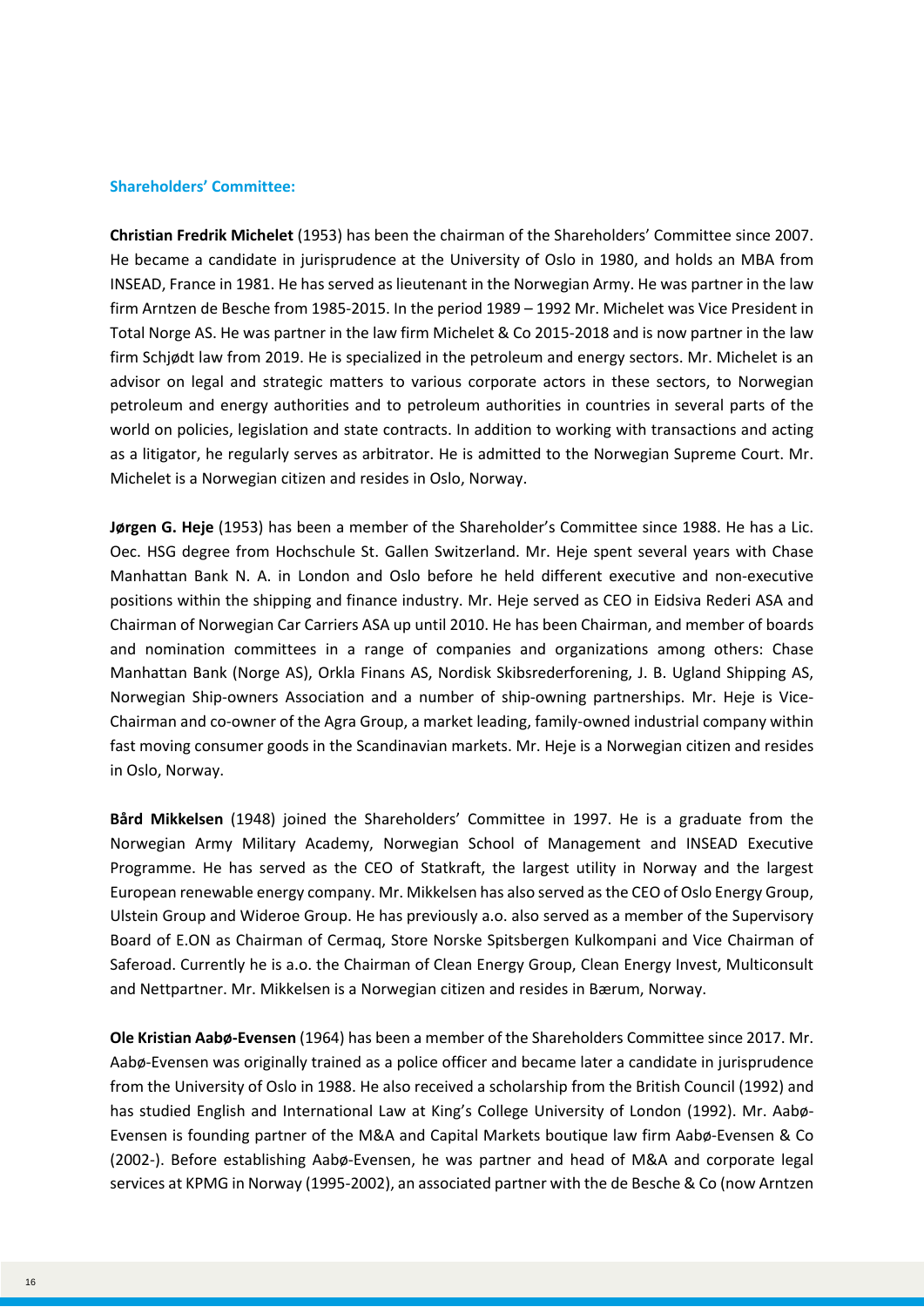de Besche) and has also worked as a trainee in Sinclair Roche Temperley, London (now part of Stephenson Harwood) and Essex Court Chambers, London. As a leading transaction lawyer Mr. Aabø-Evensen has specialized in corporate transactions, public and private mergers & acquisitions and securities/stock exchange law. He holds various board and committee positions. Mr. Aabø-Evensen is also the author of the leading textbook on M&A in Norway in addition to numerous international publications on mergers and acquisitions. He's a member of the Norwegian Bar Association, the American Bar Association, the International Bar Association and the International Fiscal Association. Mr. Aabø-Evensen is a Norwegian citizen and resides in Oslo, Norway.

**Einar Harboe** (1950) has served on the Shareholder's Committee since 1988. He passed his final law exams in 1974 at the university of Oslo. He then held positions in the Ministry of finance and also worked as assistant judge, university teacher and division head in the Tax directorate until 1983. In 1983 Mr Harboe joined the law firm of Bugge, Arentz-Hansen & Rasmussen (BAHR) where he remained for some 14 years, the last 12 years as partner. In 1997 Mr Harboe left BAHR to establish a boutique law firm (now Advokatfirmaet Harboe & Co AS) specializing in tax. Harboe & Co is among the leading firms in this field. Mr Harboe is among the most experienced tax lawyers in Norway, having handled a number of major cases in court, including the Supreme Court. He is also an established author, having published a number of books about Norwegian tax. Mr. Harboe is a Norwegian citizen and resides in Bærum, Norway

#### **Managing Director:**

**Anette S. Olsen** (1956) has been the proprietor of Fred. Olsen & Co. since 1994. Fred. Olsen & Co. is responsible for the day-to-day operation of Bonheur ASA. As part of these services, she holds the position as managing director of Bonheur ASA. Ms. Olsen is the Chairman of the boards of Fred. Olsen Renewables AS, Fred. Olsen Ocean Ltd., Fred. Olsen Windcarrier ASA, Fred. Olsen Seawind ASA, Fred. Olsen Ltd. and NHST Media Group AS. She is also a board member of Fred. Olsen Cruise Lines Ltd., Global Wind Service A/S and Tanager Group BV. Anette S. Olsen holds a bachelor's degree in business organization and a master's degree in business administration (MBA). Anette S. Olsen is a Norwegian citizen and resides in Oslo.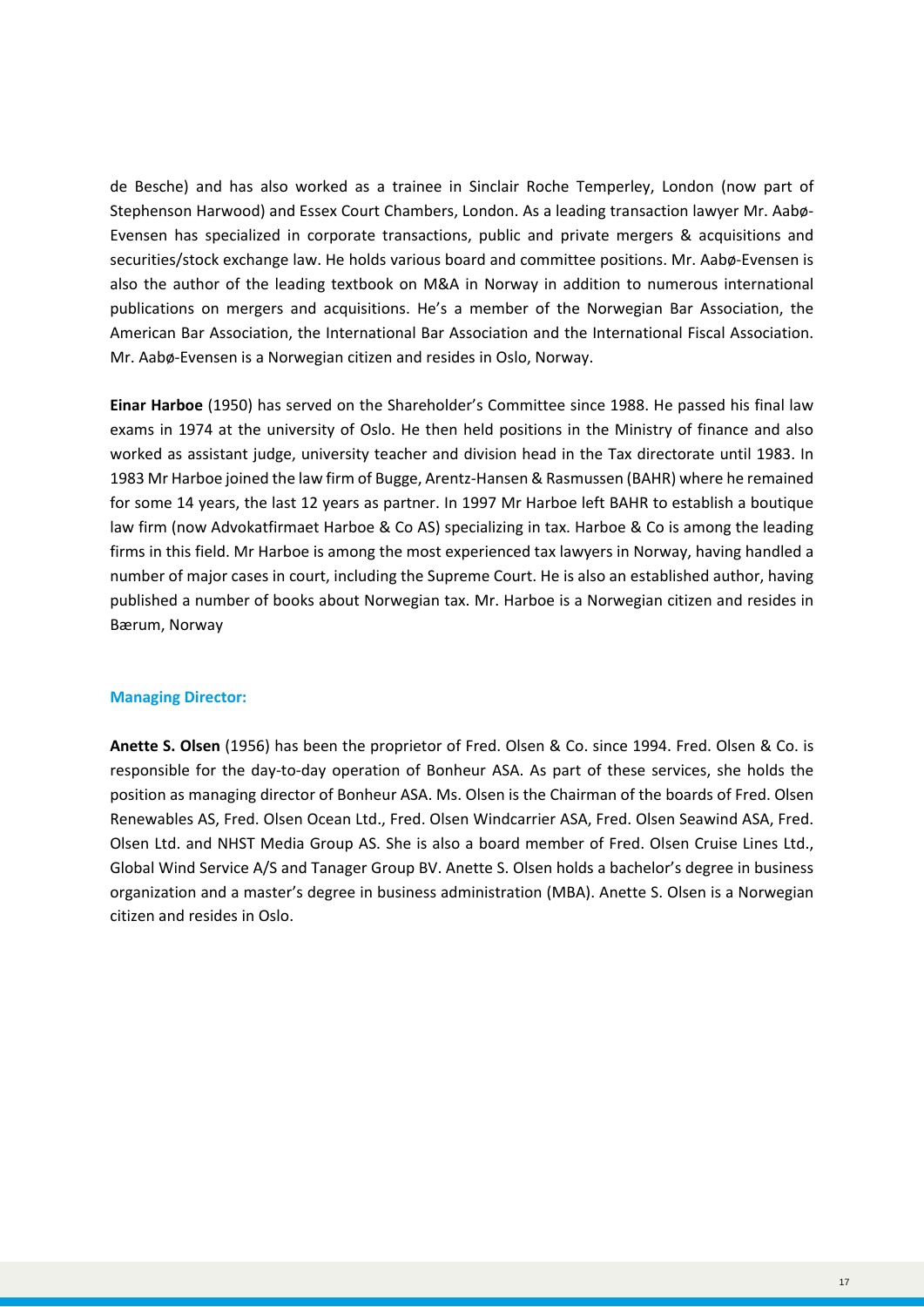# <span id="page-17-0"></span>**3. Planet**

Embedded in The Company's culture is the focus on maintaining and further developing a sustainable business model and to minimise the environmental footprint of our activities. This section will give an insight into both the positive and negative  $CO<sub>2</sub>$  contribution from our operations within our business segments, in addition to information regarding the Company's Green Finance Framework.

The Group of companies is engaged in activities which, to a varying degree, involve a potential risk to the environment. To minimize the risk, safety and environmental protections are given high priority by the operations, and efforts are made on a continuous basis to prevent situations which might involve damage to health and environment. Important elements of this work are safe operations an active maintenance program and adequate handling of waste. Efforts are expected to continuously be made, in order to improve, and further develop the safety and environment culture at all levels.

To structure the reporting of greenhouse gas (GHG) emission for both direct and indirect emission sources, ensure consistency and improve transparency, the Group of companies have decided to follow the recommendation from the Greenhouse Gas Protocol and report emissions according to the scope 1, scope 2 and scope 3 definitions, i.e.:

Scope 1 - Direct GHG emissions occur from sources that are owned or controlled by Group of companies

Scope 2 - Indirect emissions from purchased electricity, heating and cooling consumed by Group of companies

Scope 3 – All other indirect emissions consumed by Group of companies not included in scope 2

Some of the Group of companies' operations, in particular those related to the use of fossil fuel, effluents and emissions during operations and the risk of oil spills, may influence the external environment negatively. Safe operations and active maintenance programs will contribute to avoid accidents which may lead to damage to the external environment. Currently not all of the companies have robust data for waste management, ecological impact measurements and assets recycling, and The Company is therefore not in a position to report on consolidated figures for 2021. Going forward this part of the reporting with be sought strengthened.

No incidents have occurred during the year within the aforementioned business segments causing serious damage to the external environment.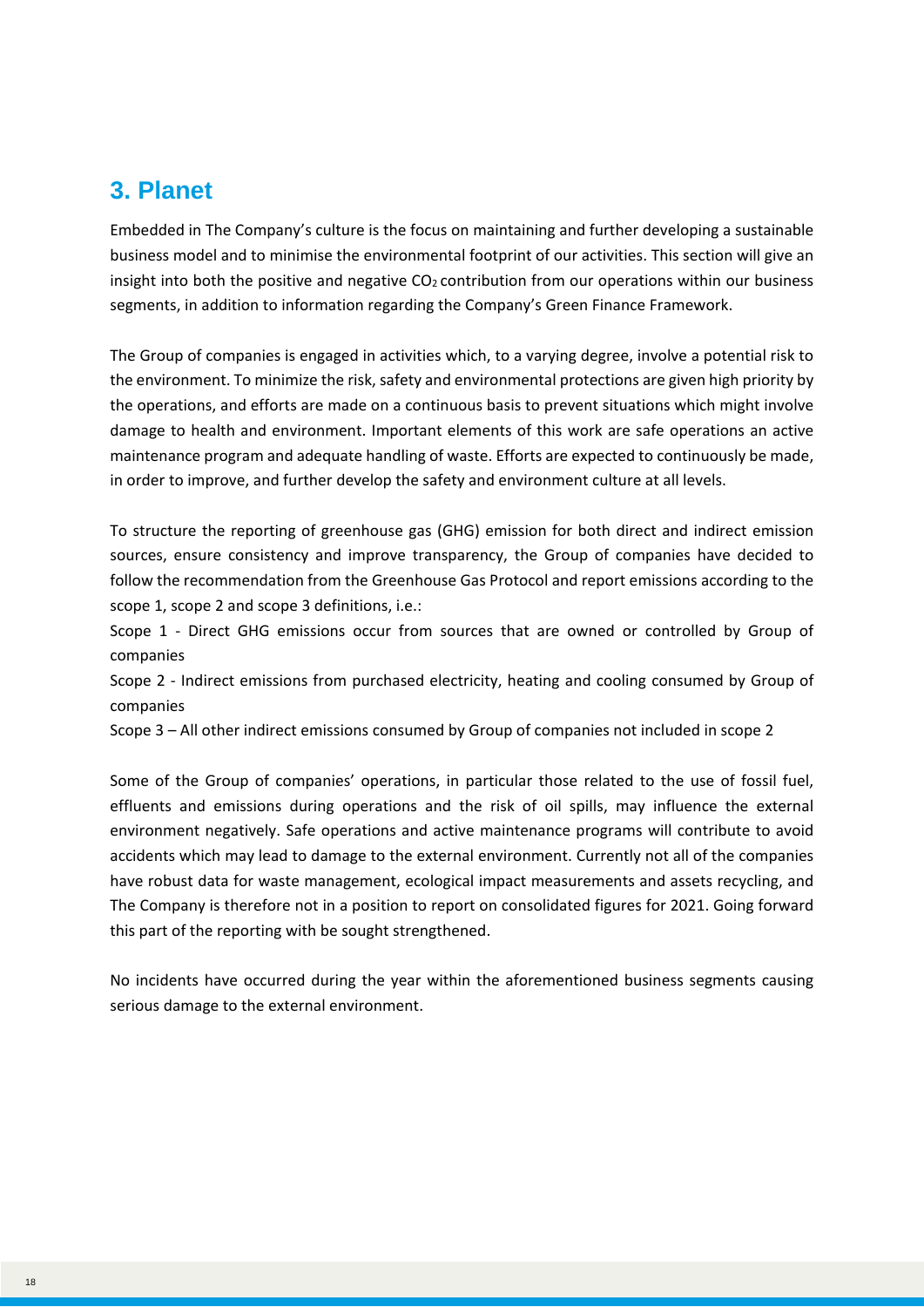#### **Greenhouse Gas (GHG) Reporting**

#### **Renewable Energy Segment**

During 2021 the Renewable Energy segment produced 1.71 TWh (2020: 1.82 TWh) of electricity. If assumed that wind power replaces electricity produced by i.a. coal, and a conversion rate based on the International Energy Agency's (IEA) average global emission factor for electricity production, approximately 735 000 tonnes of  $CO<sub>2</sub>$  emissions were displaced by FOR' wind generation.

The table below shows the number of households that were covered by FOR and the comparative reduction in  $CO<sub>2</sub>$  emissions:

| Country:              | <b>Energy production:</b> | <b>Covered electricity needs</b><br>for number of households: * | <b>Avoided GHG emissions</b><br>(estimated): ** |
|-----------------------|---------------------------|-----------------------------------------------------------------|-------------------------------------------------|
| <b>United Kingdom</b> | 1 104 945 MWh             | 298 622 households                                              | 474 000 tCO <sub>2</sub> eq.                    |
| Norway                | 207 498 MWh               | 12 206 households                                               | 89 018 tCO <sub>2</sub> eq.                     |
| Sweden                | 400 992 MWh               | 80 180 households                                               | 171 986 tCO <sub>2</sub> eq.                    |
| Total for 2021:       | 1 713 435 MWh             | $\sim$ 390 000 households                                       | $\sim$ 735 000 tCO <sub>2</sub> eq.             |

\* The figures are broad estimates and based on the average household consumption of electrical power per year (UK: 3 700 kWh; Norway 17 000 kWh; Sweden 5 000 kWh).

\*\* Wind power replaces non-renewables power (gas, coal, and other fossil sources), thus avoiding GHG emissions. In our calculation, a factor of 0.429 for our energy production has been used. It should be noted that the figures are broad estimates.

The objective when designing wind parks is to harmonise the layout and infrastructure with the terrain and topography. When constructing and operating the wind farms FOR will have a risk-based approach to eliminate hazards and risks to protect the environment and personnel. Pride is taken in making effective use of the wind resources and thereby reducing the  $CO<sub>2</sub>$  emissions and thus contributing to battling climate change.

The total GHG emissions for the Renewable Energy segment in 2021 were 1 310 tCO2eq. with the following split on scope 1, scope 2, and scope 3 emissions in 2021:

| <b>GHG emission source:</b> | <b>GHG Emissions:</b>    | <b>Remarks:</b>                                             |
|-----------------------------|--------------------------|-------------------------------------------------------------|
| GHG emissions - Scope 1     | 213 tCO <sub>2</sub> eq  | Emission mainly from use of site vehicles                   |
| GHG emissions - Scope 2     | 1058 tCO <sub>2</sub> eq | Electrical indirect emissions (import power, utility power) |
| GHG emissions - Scope 3     | 38 tCO <sub>2</sub> eq   | Indirect emissions                                          |
| Total:                      | 1309 tCO <sub>2</sub> eq |                                                             |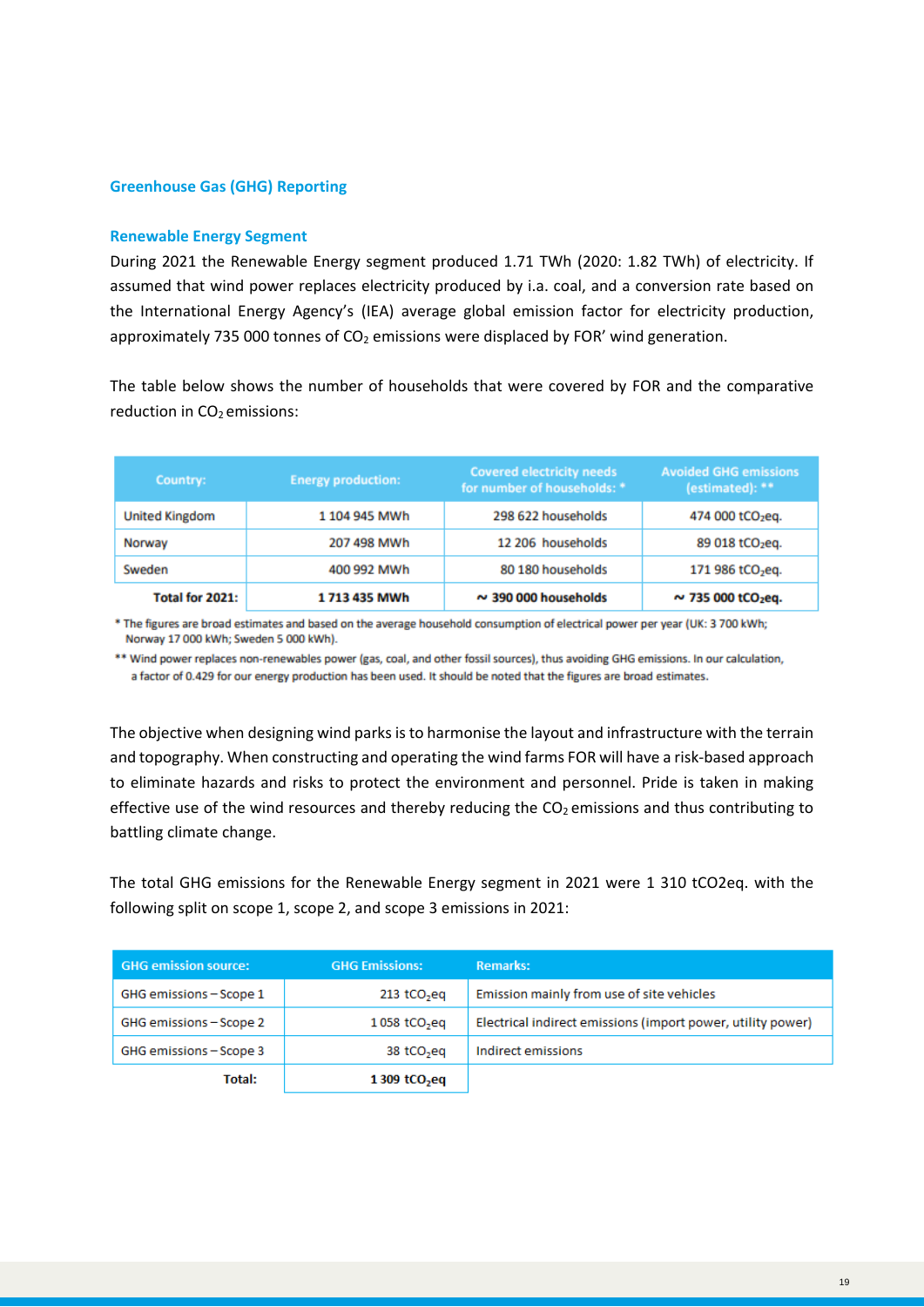#### **Wind Service Segment**

#### **FOWIC**

The three ships owned and operated by FOWIC was engaged in installation and maintenance of offshore and onshore wind turbines. During 2021 FOWIC installed 111 (2020: 11) offshore wind turbines with an installed capacity of approximately 1 038 MW (2020: 68 MW). In addition, repair and exchange work of wind turbine blades with a total capacity of 206 MW (2020: 532 MW) contributing indirectly to a positive contribution to reduce  $CO<sub>2</sub>$  emission by displacing coal and gas energy production.

The marine transportation of the offshore wind units from assembly port to the offshore field requires use of fossil fuels. In 2021 the fleet of transport and installation vessels consumed 11 603 (2020: 11 541) tonnes of marine gas oil which resulted in 36 665 (2020: 36 467) tonnes of  $CO<sub>2</sub>$  emissions. To mitigate the  $CO<sub>2</sub>$  emissions, the vessel specific Ship Energy Efficient Management Plans (SEEMP) continues for the FOWIC vessels.

The GHG emissions for the operation of the three wind-turbine installation and service vessels in 2021 were 370745 tCO2eq. with the following split on scope 1, scope 2, and scope 3 emissions in 2021:

| <b>GHG</b> emission source: | <b>GHG Emissions:</b>      | <b>Remarks:</b>                                             |
|-----------------------------|----------------------------|-------------------------------------------------------------|
| GHG emissions - Scope 1     | 36 665 tCO <sub>2</sub> eq | Emission mainly from marine fuel                            |
| GHG emissions - Scope 2     | 537 tCO <sub>2</sub> eq    | Electrical indirect emissions (import power, utility power) |
| GHG emissions - Scope 3     | 543 tCO <sub>2</sub> eq    | Indirect emissions                                          |
| <b>Total:</b>               | 37 745 tCO <sub>2</sub> eq |                                                             |

#### **GWS**

The service technicians in GWS contributed positively to the transition towards more renewable energy sources. In 2021 GWS contributed directly or indirect by installing approximately 1 400 MW onshore and 2 400 MW offshore including preassembly activities. In addition, GWS also contributed directly or indirectly on repowering, service and maintenance and blade repair on more than 6 500 MW onshore and offshore globally.

The GHG emissions for GWS in 2021 were 3 413 tCO2eq. with the following split on scope 1, scope 2, and scope 3 emissions in 2021: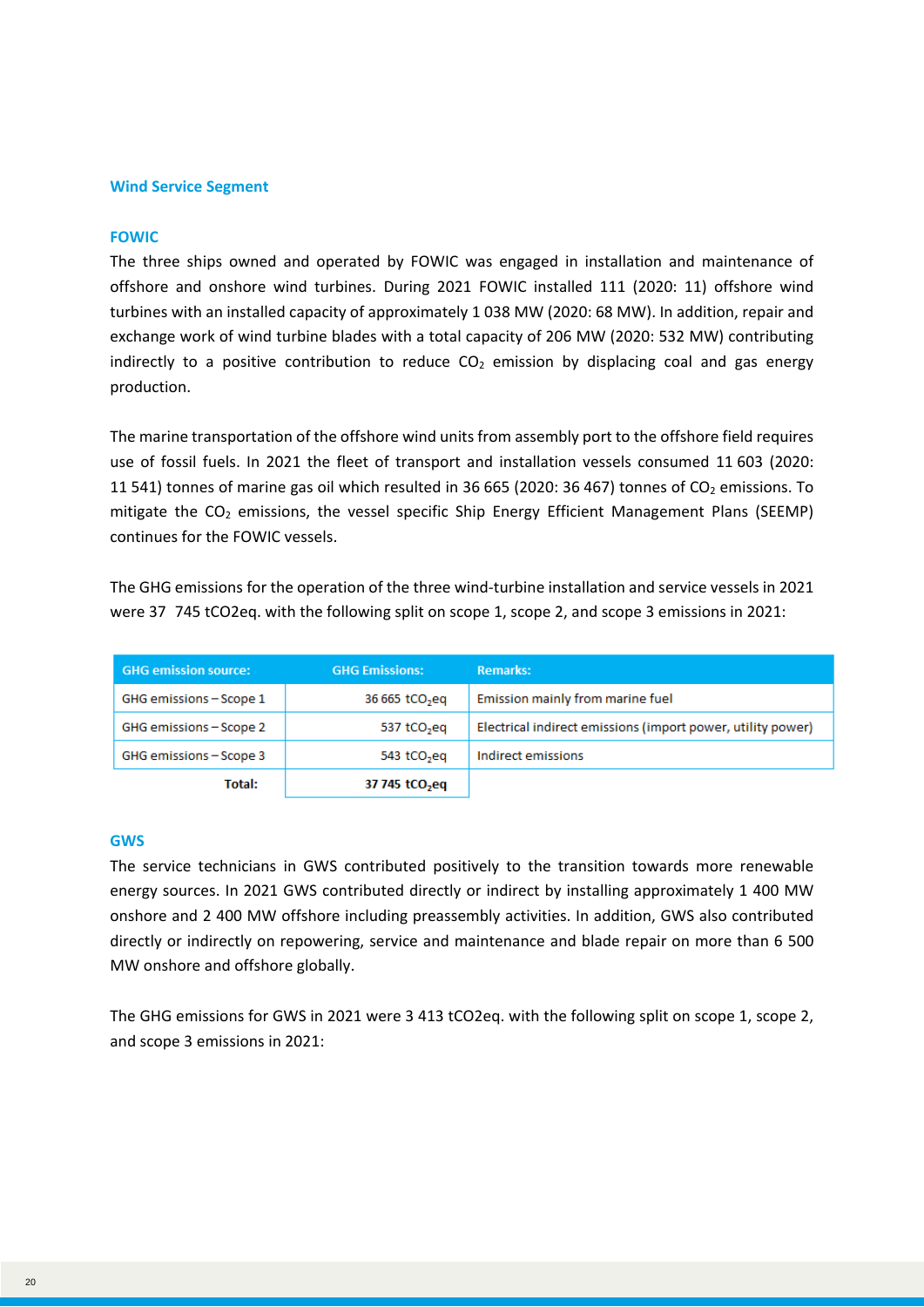| <b>GHG emission source:</b> | <b>GHG Emissions:</b>     | <b>Remarks:</b>                                             |
|-----------------------------|---------------------------|-------------------------------------------------------------|
| GHG emissions - Scope 1     | 1978 tCO <sub>2</sub> eq  | Emission mainly from use of site vehicles                   |
| GHG emissions - Scope 2     | $116$ tCO <sub>2</sub> eq | Electrical indirect emissions (import power, utility power) |
| GHG emissions - Scope 3     | 1319 tCO <sub>2</sub> eq  | Indirect emissions                                          |
| Total:                      | 3413 tCO <sub>2</sub> eq  |                                                             |

#### **UWL**

The three ships owned and operated by UWL provided services within marine transportation of offshore turbine components and thereby indirectly contribute to reduce the global  $CO<sub>2</sub>$  emission. During 2021 UWL transported nacelles with an installed capacity of approximately 703 MW and consumed 990 tonnes of marine gas oil.

#### **Cruise Segment**

The Cruise segment was severely impacted by COVID-19 with all four ships in the fleet in lay-up from mid-March 2020 until July/August 2021 when two of the four ships returned to cruising. During the lay-up the fleet remained in one location relying on the efficient use of the combined power supplied from the ships to ensure key onboard functions remained in place (lighting / heating etc.). As a result, the distances travelled were greatly reduced resulting in decreased CO2 emissions compared to previous years.

In 2021 the consumption of marine gas oil was 9 774 (2020: 11 423) tonnes, consumption of very low sulphur fuel oil was 17 017 (2020: 4 500) tonnes and consumption of heavy fuel oil was 84 955 (2020: 50 800) tonnes.

The scope 1 GHG emissions for the Cruise segment in 2021 was 57 013 (2020: 50 801) tCO2eq.

#### Total  $CO<sub>2</sub>$  equivalents for the Group of companies

Overall, with the positive contribution of ca. 735 000 tonnes (2020: 800 000) CO<sub>2</sub> equivalent from the electricity production at the wind farms compared to the total emissions of 99 480 (2020: 93 000) tonnes CO<sub>2</sub> equivalent from the various operational activities, Group of companies contributes with a significant net displacement of ca. 642 000 (2020: 685 000) CO<sub>2</sub> equivalent emissions in 2021. The GHG emissions for Group of companies had the following split on scope 1, scope 2, and scope 3 emissions in 2021: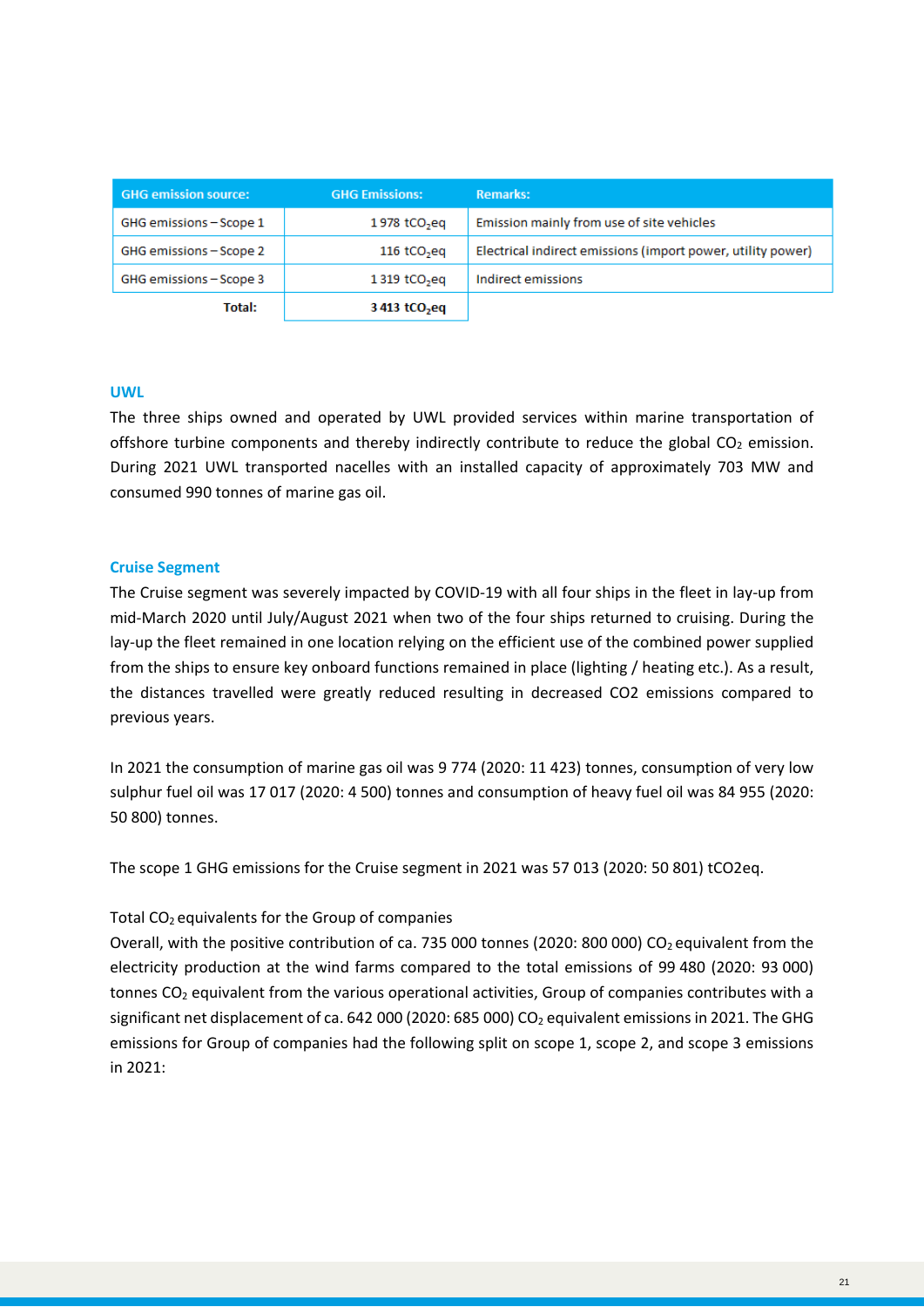| <b>GHG emission source:</b> | <b>GHG Emissions:</b>      | <b>Remarks:</b>                                             |
|-----------------------------|----------------------------|-------------------------------------------------------------|
| GHG emissions - Scope 1     | 95 797 tCO <sub>2</sub> eq | Emission mainly from marine fuel                            |
| GHG emissions - Scope 2     | 1783 tCO <sub>2</sub> eq   | Electrical indirect emissions (import power, utility power) |
| GHG emissions - Scope 3     | 1900 tCO <sub>2</sub> eq   | Indirect emissions                                          |
| Total:                      | 99 480 tCO <sub>2</sub> eq |                                                             |

#### **Nature loss**

The Group of companies are committed to ensure that the nature loss from operations is reduced to an absolute minimum. This includes, but is not limited to environmental impact studies, biodiversity focus, peatland considerations, ballast water treatment, etc. More detailed nature loss assessments are included in the ESG reports of the subsidiaries of the Company.

#### **Waste management**

All waste generated in the subsidiaries are segregated in compliance with local municipality recycling regulations for the actual site and offices, in addition to setting targets for waste reduction. More detailed waste assessments are included in the ESG reports of the subsidiaries of Bonheur.

#### **Environmental spills**

To fulfil its environmental responsibilities, the Group of companies documents all environmental incidents. The prevention of spills is managed by using appropriate operations for storage and handling of fuels, chemicals, and hazardous waste. This is combined with the use of containment system and spill kits together with of training personnel. More detailed spill reports are included in the ESG reports of the subsidiaries of Bonheur.

#### **Green Finance Framework**

Increasing the share of renewable energy in the global energy mix is crucial to deliver on the targets of the 2015 Paris Agreement, and the Company's investments throughout the renewable energy value chain will promote the transition towards a low-carbon and climate resilient future. To support this and positioning the Group of companies for the EU taxonomy, the Company established in 2020 a Green Finance Framework (GFF) with an eligibility assessment from DNV and issued a NOK 700 million green bond loan in September 2020. Another NOK 700 million green bond loan was issued in July 2021. Both bonds are to be used for eligible green investments as defined in the GFF. The GFF enables the Company, to issue green bonds or loans to finance what has been defined to be green projects. The framework is aligned with the ICMA Green Bond Principles and the LMA Green Loan Principles issued in 2018.

The GFF covers activities within the Renewable Energy segment and parts of the Wind Service segments as described below and will mainly apply to investments made via the holding companies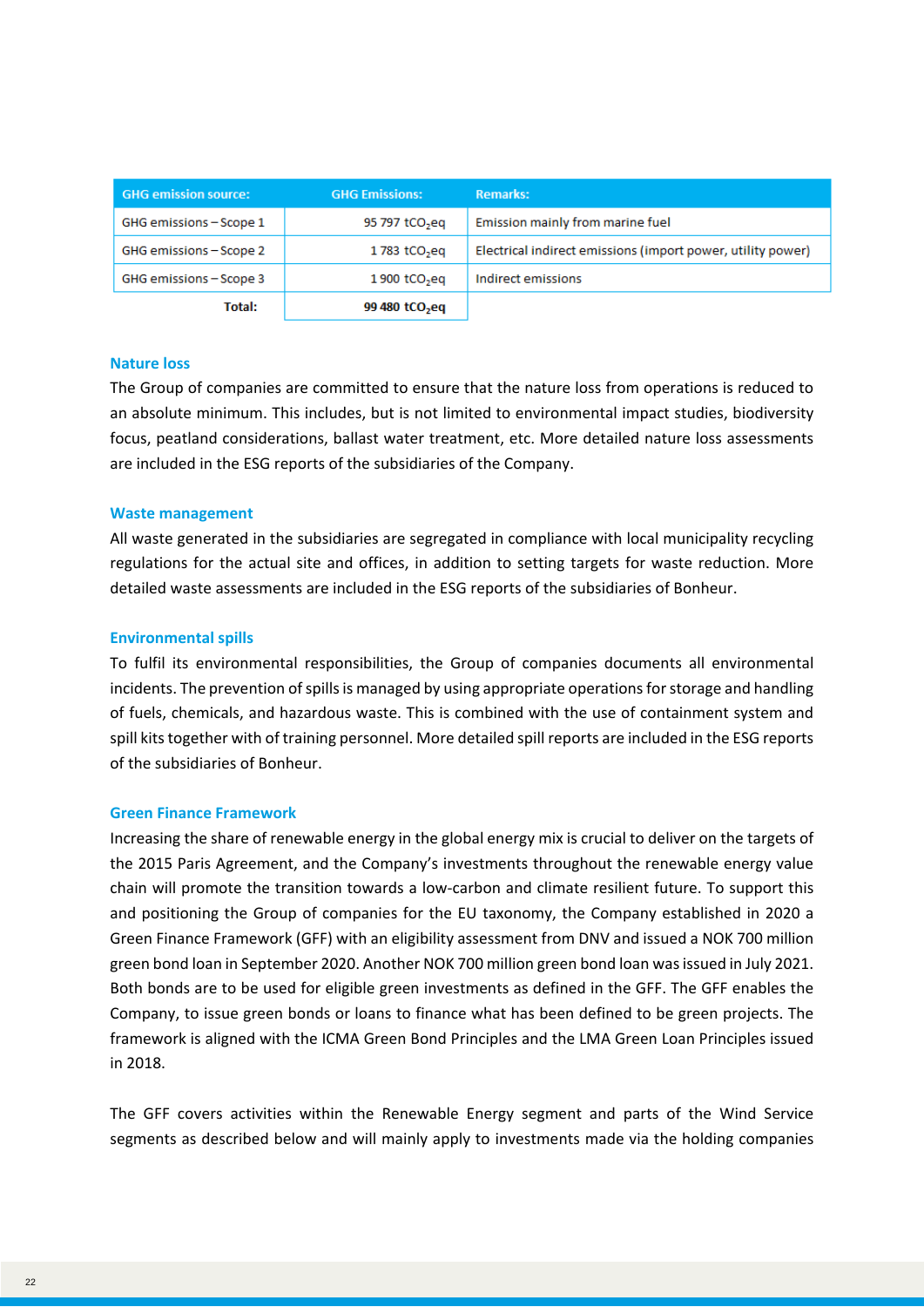for the said respective business segments, FOR and FOO. Investments made by other subsidiaries may however also be funded under the GFF when they are in line with the relevant defined criteria.

#### **Renewable Energy**

Investments and related expenditures directed towards the development, construction, installation, improvement, operation, repair and maintenance of renewable energy projects. Currently, this includes i.a. onshore and offshore wind power and can also include related research and business development as well as dedicated infrastructure

#### **Wind Service**

Investments and related expenditures directed towards upgrading existing turbine transport and installations vessels, such as crane and equipment upgrades and/or replacements, and potentially building new vessels, to meet estimated future market requirements of increased installation capacity

The framework also outlines the process to evaluate, select, track and report on such investments. Each Green Finance Instrument issued under this framework should in their relevant transaction documentation refer to the GFF.

As part of establishing the GFF, the Company has by the assistance of Fred.Olsen & Co. procured the establishment of an internal Green Finance Committee (GFC) with participants from finance, operations/technical and HSEQ departments in the relevant Company subsidiaries. The companies will nominate projects to the GFC, who will approve eligible green investments in the green investment portfolio.

In 2021 the GFC assessed and approved two specific projects as eligible green investments. EUR 10 million has been allocated to the upgrade of the crane on Bold Tern, one of the self-propelled jack-up vessels specially designed for transportation, installation and service of offshore wind turbines. In addition, EUR 60 million has been allocated to part finance the construction of Högaliden windfarm. The total green finance facility out of the Company is NOK 1 400 million. As of 31 December 2021, a total of EUR 70 million (NOK 712 million) is allocated as eligible for green financing.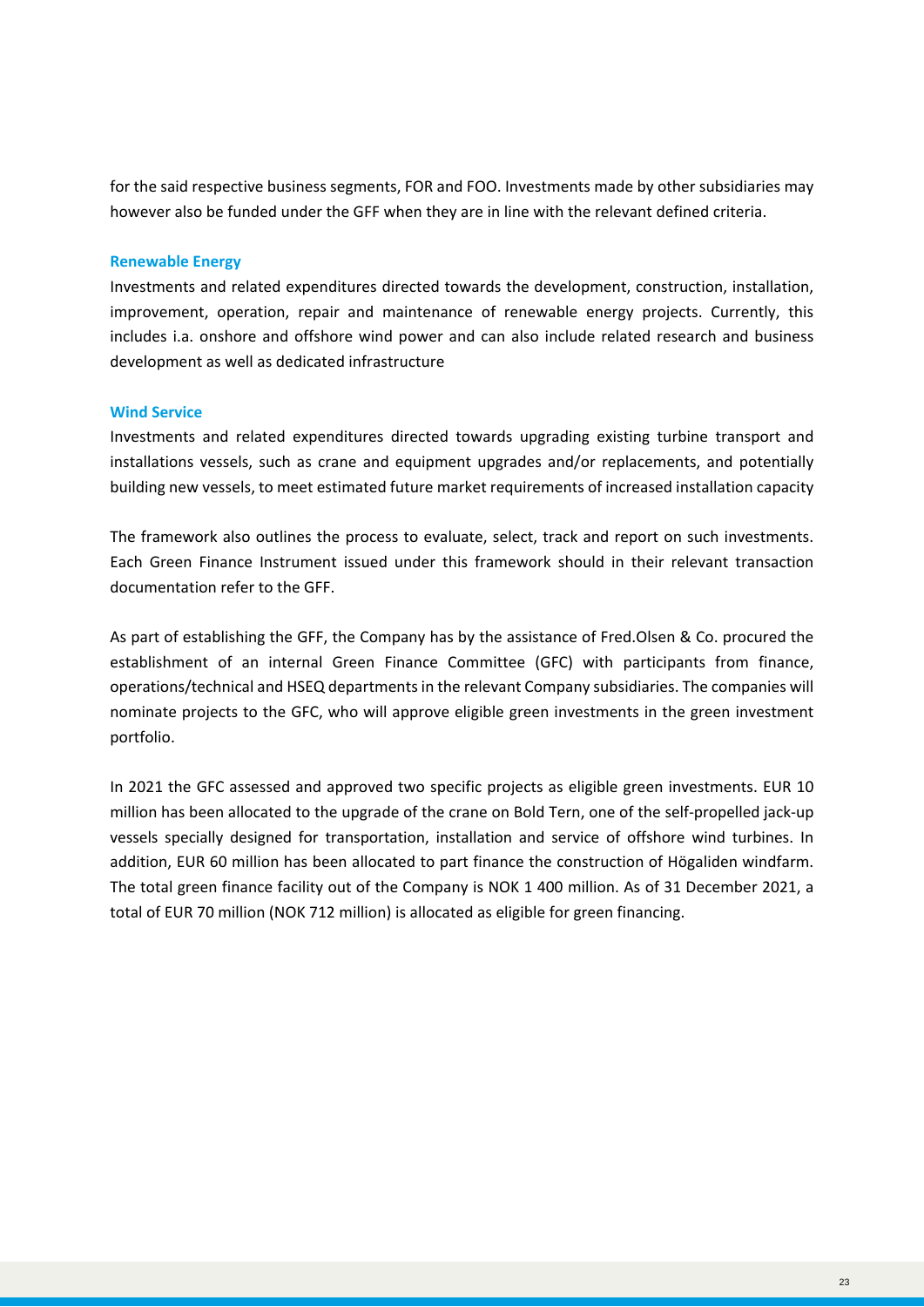# <span id="page-23-0"></span>**4. People**

Subsidiaries of the Company employed 4 473 people in 2021, including offshore crew, of which 922 were female. The below table show number of employees by country of employment and gender:

| <b>Countries</b> | <b>Female</b>  | <b>Male</b> | <b>Total</b> |
|------------------|----------------|-------------|--------------|
| Philippines      | 195            | 973         | 1 1 6 8      |
| Norway           | 185            | 268         | 453          |
| Denmark          | 25             | 528         | 553          |
| UK               | 179            | 342         | 521          |
| Poland           | 72             | 283         | 355          |
| India            | 47             | 230         | 277          |
| US               | 27             | 151         | 178          |
| Indonesia        | 24             | 115         | 139          |
| Thailand         | 23             | 112         | 135          |
| Sweden           | 49             | 65          | 114          |
| Turkey           | 4              | 99          | 103          |
| Romania          | 17             | 76          | 93           |
| Germany          | 12             | 58          | 70           |
| Netherlands      | 9              | 44          | 53           |
| Croatia          | 12             | 34          | 47           |
| France           | 16             | 31          | 47           |
| Taiwan           | $\mathfrak{p}$ | 9           | 11           |
| Italy            | 0              | 6           | 6            |
| Other            | 24             | 126         | 151          |
| <b>Total</b>     | 922            | 3552        | 4 4 7 3      |

### **Onshore employees:** Crew:

| <b>Countries</b> | <b>Female</b> | <b>Male</b> | <b>Total</b> |
|------------------|---------------|-------------|--------------|
| Denmark          | 25            | 526         | 551          |
| Norway           | 182           | 254         | 436          |
| UK               | 154           | 218         | 372          |
| Poland           | 59            | 215         | 274          |
| US               | 27            | 150         | 177          |
| Sweden           | 49            | 60          | 109          |
| Turkey           | 4             | 99          | 103          |
| Romania          | 14            | 60          | 74           |
| Germany          | 12            | 53          | 65           |
| France           | 16            | 31          | 47           |
| Netherlands      | 7             | 29          | 36           |
| Taiwan           | $\mathfrak z$ | 9           | 11           |
| Italy            | 0             | 4           | 4            |
| Other            | 10            | 30          | 40           |
| Total            | 561           | 1738        | 2 2 9 9      |

| <b>Countries</b>   | <b>Female</b> | <b>Male</b> | <b>Total</b> |
|--------------------|---------------|-------------|--------------|
| Philippines        | 195           | 972         | 1 1 6 7      |
| India              | 47            | 229         | 276          |
| UK                 | 25            | 124         | 149          |
| Indonesia          | 24            | 115         | 139          |
| Thailand           | 23            | 112         | 135          |
| Poland             | 13            | 68          | 81           |
| Croatia            | 12            | 34          | 47           |
| Romania            | 3             | 16          | 19           |
| <b>Netherlands</b> | $\mathcal{P}$ | 15          | 17           |
| Norway             | 3             | 14          | 17           |
| Other              | 14            | 112         | 127          |
| Total              | 360           | 1814        | 2 1 7 4      |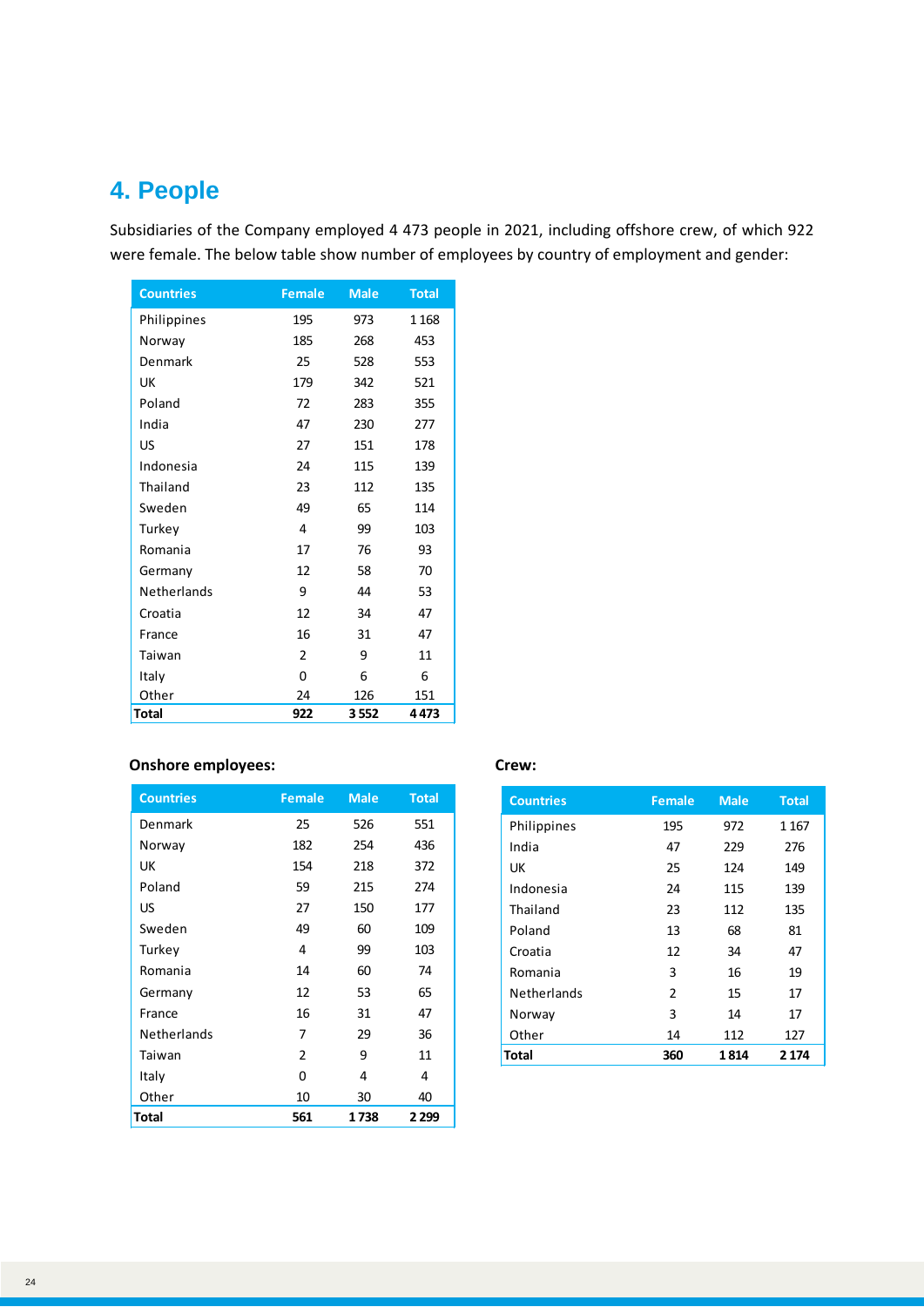The Group of companies are committed to offering good working conditions. Health, Safety and Environmental (HSE) - activities are organized so as to be managed within the individual business segments and in accordance with relevant industry norms and regulations. All business segments have health and safety management system and work systematically and preventively with HSE measures. This work takes place on a continuous basis and has functioned satisfactorily throughout the year.

The various entities are recording the Loss Time Incidents (LTI) and are applying appropriate corrective actions to prevent reoccurrence. This is outlined in the respective companies' ESG reports available on the respective companies' web pages. No major incidents have been recorded in 2021 with either personal or material damages (ref regnskapsloven §3.3).

Absence due to sickness was 1.4% for the Group of companies in 2021 (2020: 1.53%). Further information regarding sickness and working environment in the Group of companies in 2021 is outlined in the respective companies' ESG reports and their Corporate Social Responsibility reports available on the respective companies' web pages.

#### **Equal opportunities**

At the end of 2021, 21% (2020: 16%) of the employees throughout the Group of companies were female. Three out of six (50%) Board Directors of the Company are female.

A governing principle throughout the Group of companies is for each business segment to promote equal opportunities, offering challenging and motivating jobs to all personnel regardless of nationality, culture, religion and gender. This includes the principle of equal pay for equal work, considering qualifications relating to knowledge, experience and performance with emphasis on the importance of a balanced work environment with a reasonable gender composition for the various position levels. Especially within the Renewable Energy and the Wind Service segments, the global portion of women to men among the workforce is low. Emphasis is placed on creating an environment that promotes higher and sustained presence of women in these industries.

Diversity provides access to a greater range of talent. Business innovation benefits from having employees from a wide variety of demographics and backgrounds.

The Group of companies' endeavours to meet the requirements of the Norwegian Equality and Anti-Discriminations Act by ensuring that processes for recruitment, promotion and competence development are in accordance with their policies and thus free of prejudice and exclusion.

#### **GDPR**

EU's General Data Protection Regulation (GDPR) came into force from 25 May 2018 (in Norway by 1 July 2018). The Group of companies has established various projects which aim to incorporate the regulations into the corresponding compliance processes.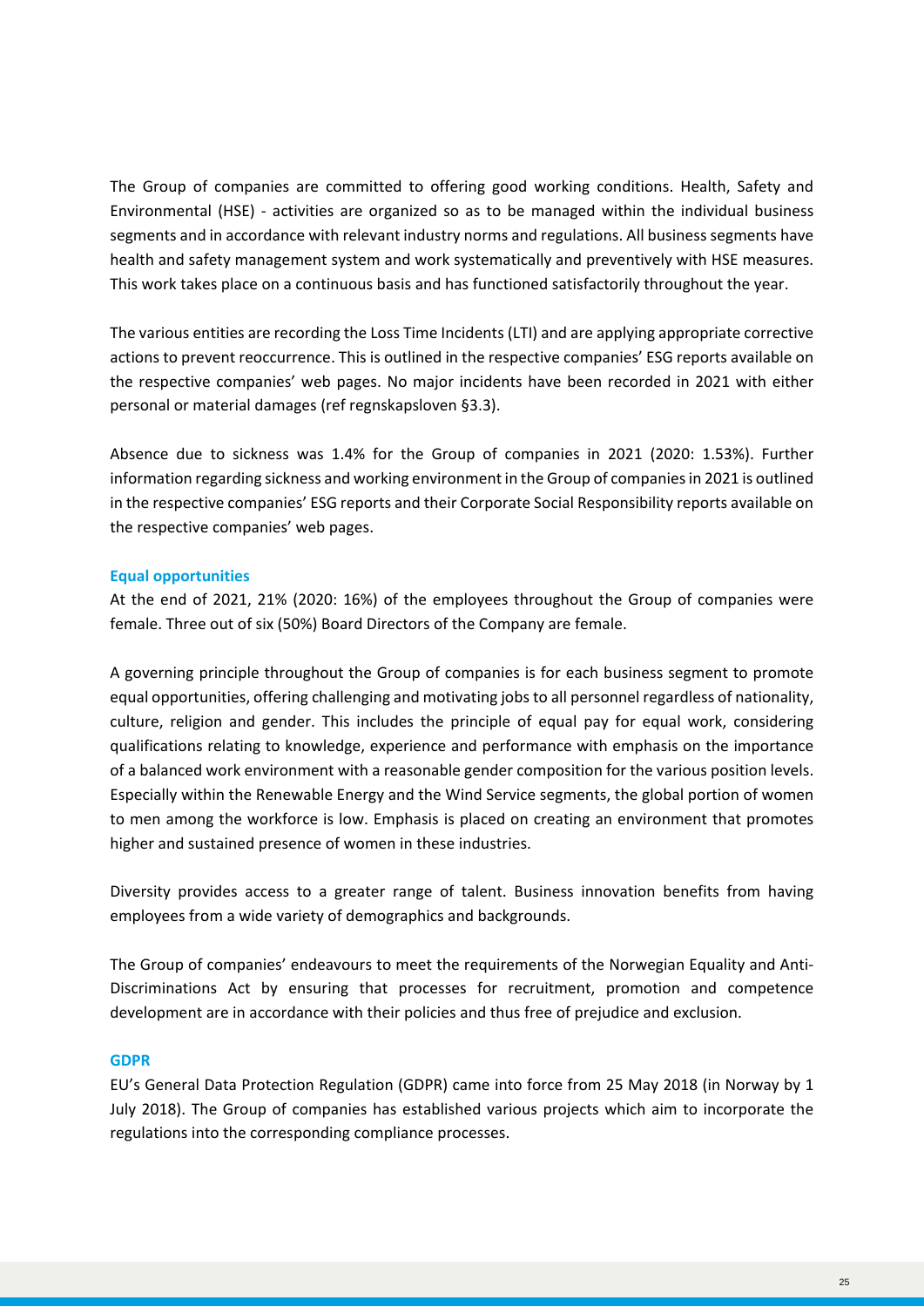#### **Cyber Security**

The company's Cyber Security provisions and routines are actively managed and regularly rehearsed based on industry best practices and in collaboration with external cyber security agencies and relevant industry bodies.

#### **Compliance**

It is the policy of the Group of companies to conduct business in accordance with the letter and spirit of the law and within the overriding ethical standards of good business conduct, including nondiscriminatory behaviour, respect for human rights, workers' rights, social aspects, environmental issues and anti-corruption. This is reflected in the respective companies' Code of Conduct, which as aforesaid is available on the relevant company's web site and to all its employees.

The Group of companies has not had any major incidents related to human rights, working rights, environmental issues or corruption during 2021 and will continue to work towards minimizing the likelihood of incidents which could be in breach of the Group of companies' Corporate Social Responsibility policies.

To ensure integrity, the Group of companies have implemented whistle-blower processes where suspected behaviour in breach of the ethical policies such as HSE rules, harassment, insider trading, fraud, bribes or other violations of ethical guidelines can be reported. There have not been reported any breach of the ethical policies or any other unwanted behaviour during 2021. As a result of this, and to avoid that the positive result is due to lack of control, the Group of companies will continue to focus on training and further implementation of these policies.

As part of the onboarding program for new employees within the Group of companies, all new employees are required to participate in the established e-learning modules (which currently consist of Code of Conduct, Corporate Social Responsibility, Anti-Corruption/Anti-Bribery and GDPR). The content of these courses is regularly reviewed, and relevant updates are implemented accordingly. In 2021 71% (2020: 85%) of all employees have completed the e-learning modules, and all employees will conduct an annual refresher in the aforementioned modules. Fred. Olsen & Co. has subjected its employees to the same e-learning modules. The lower result of employees completing the e-learning modules in 2021 is a result of timing of completing the courses by year-end. The courses are mandatory for all employees.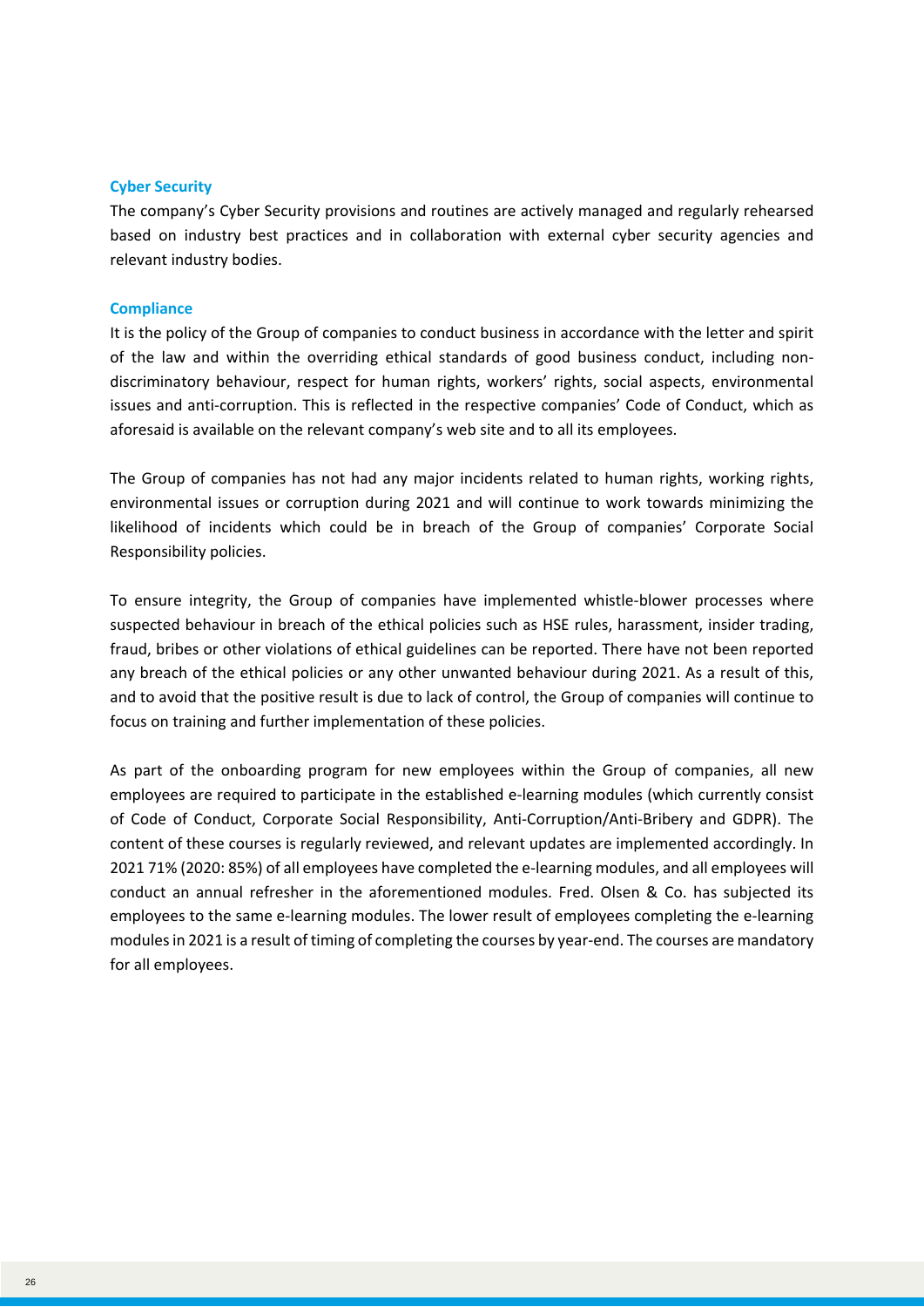# <span id="page-26-0"></span>**5. Prosperity**

Prosperity relates to our role in contributing to a prosperous society. We contribute to economic growth by providing decent employment and creating societal value. Prosperity is divided into wealth creation, continuous improvement, new technologies, tax payments, and community contributions.

Profitability is a prerequisite for the wealth creation and for long term commitment to create sustainable business opportunities. To be able to maintain our strong market position and enable future growth, we are focusing strongly on continuous improvement of existing operations, development of new technologies and new investments. Contributions to the local societies are an essential component in our sustainability efforts.

In the Bonheur group of companies, ideas and concepts for new technologies and solutions are developed, matured and operationalised by the companies. One example is FO 1848 which develop concepts for fixed and floating offshore wind like the 'Mobile Port Solution', 'Mobile Fabrication Site', the 'Brunel' innovative floating foundation concept, and 'Floating Maintenance Solution'. FOS takes an active part in maturing specific part of these solutions. Another example is Fred. Olsen Renewables (FOR) developing floating solar as a clean energy source. As aforementioned, FOR has entered a bilateral agreement with SERIS to develop unique competence in offshore and near-shore floating photovoltaic (FPV) systems in marine/salt-water conditions. The agreement will subsequently be expanded to include additional partners, typically FPV technology providers that want to test and qualify their technology for use in marine conditions. FOR is also leading an EU-supported (through the Horizon 2020 program) consortium that will demonstrate one innovative technology for FPV in offshore conditions (the "BOOST" project). FOR' own technology development is focused on effective and cost-efficient mooring and anchoring of large-scale FPV systems.

Society contributions were made through tax payments to the governments, divided in social security tax, property tax and corporate tax. Note that the indirect society contribution through the employee's income tax and other taxes is not included in the calculation: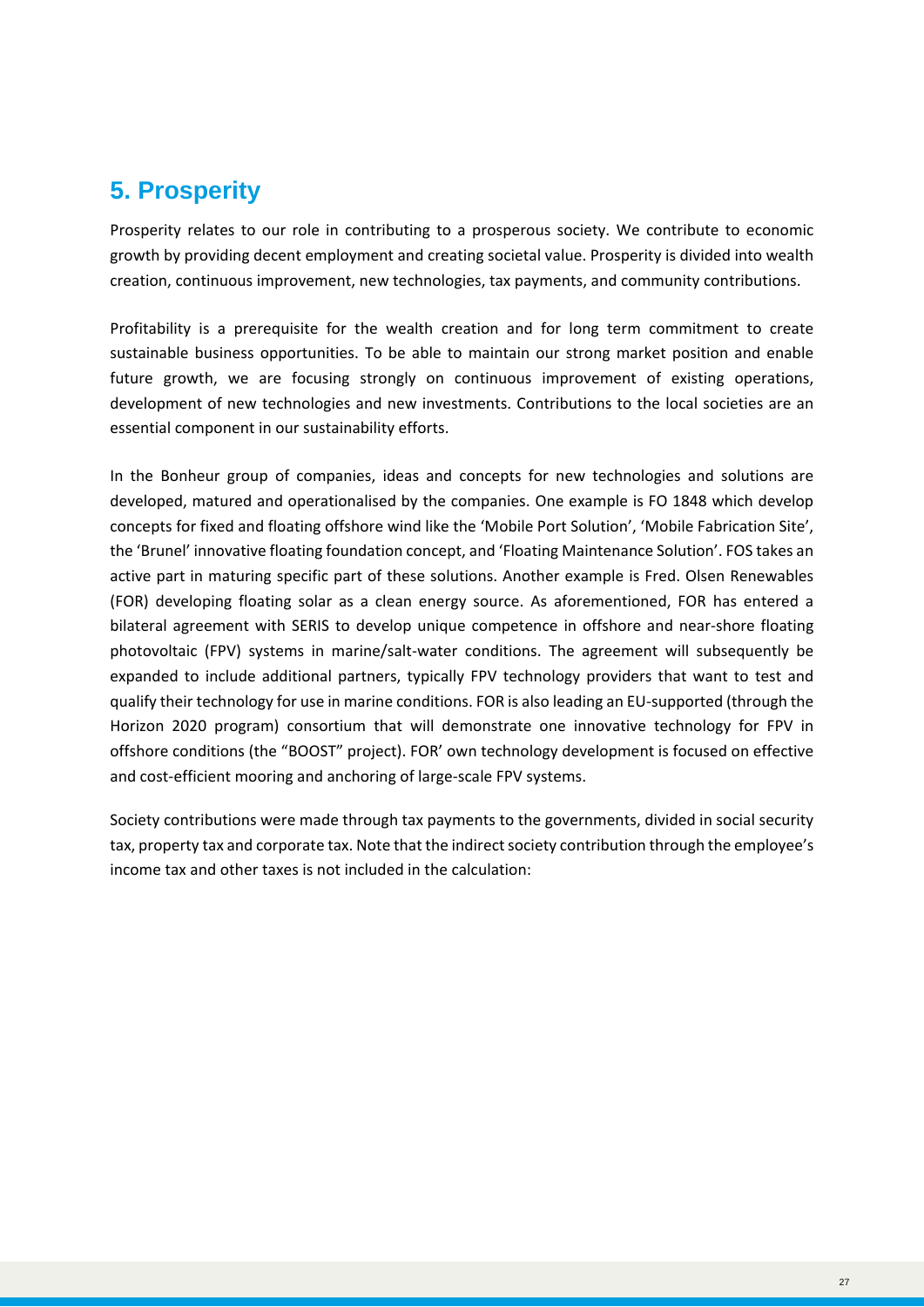

Total taxes paid in 2021 of social security tax, property tax and corporate tax by the Group of companies were NOK 302.8 million (2020: 327.3 million).

As an integral part of the Company's Corporate Social Responsibility, the Company annually considers financial contributions towards social and charitable purposes, in addition to projects and purposes that are considered to be close to the Company's sphere of interest. On a recurring basis, the Annual General Meeting based on corresponding recommendations from the Shareholders' Committee resolves the amount to be earmarked for such purposes.

In 2016, the FOSEG was established with a view to further strengthen the Company's effort within these areas with more direct engagement from the Group of company employees. FOSEG has continued its work during 2021 and focuses on supporting qualifying sustainable projects, both globally and locally.

Globally, FOSEG have followed up on previous years' support towards the non-profit organization "Health and Human Rights Info (HHRI)". HHRI's object is to strengthen and develop health and psychosocial work towards people that have been exposed to organized (sexual) violence, war and serious violation of human rights by establishing and operating a resource database to assist health workers working amongst such people. Support has also been provided towards specific water irrigation projects in Ethiopia with a view to improve self-sustainability as well as support to increase entrepreneurship amongst women in Tanzania with focus on renewable energy solutions. Locally, FOSEG support various charities with emphasis on stimulating self-sustainability among youth and people in general that have fallen outside the society and/or the labour market. Kirkens Bymisjon (Oslo City Mission) and Stella Kvinnesenter (Stella Red Cross Centre for women by Oslo Red Cross) represent projects that have received support in this respect. In addition, Tøyen Sportsklubb has also received support for their important activities for youth.